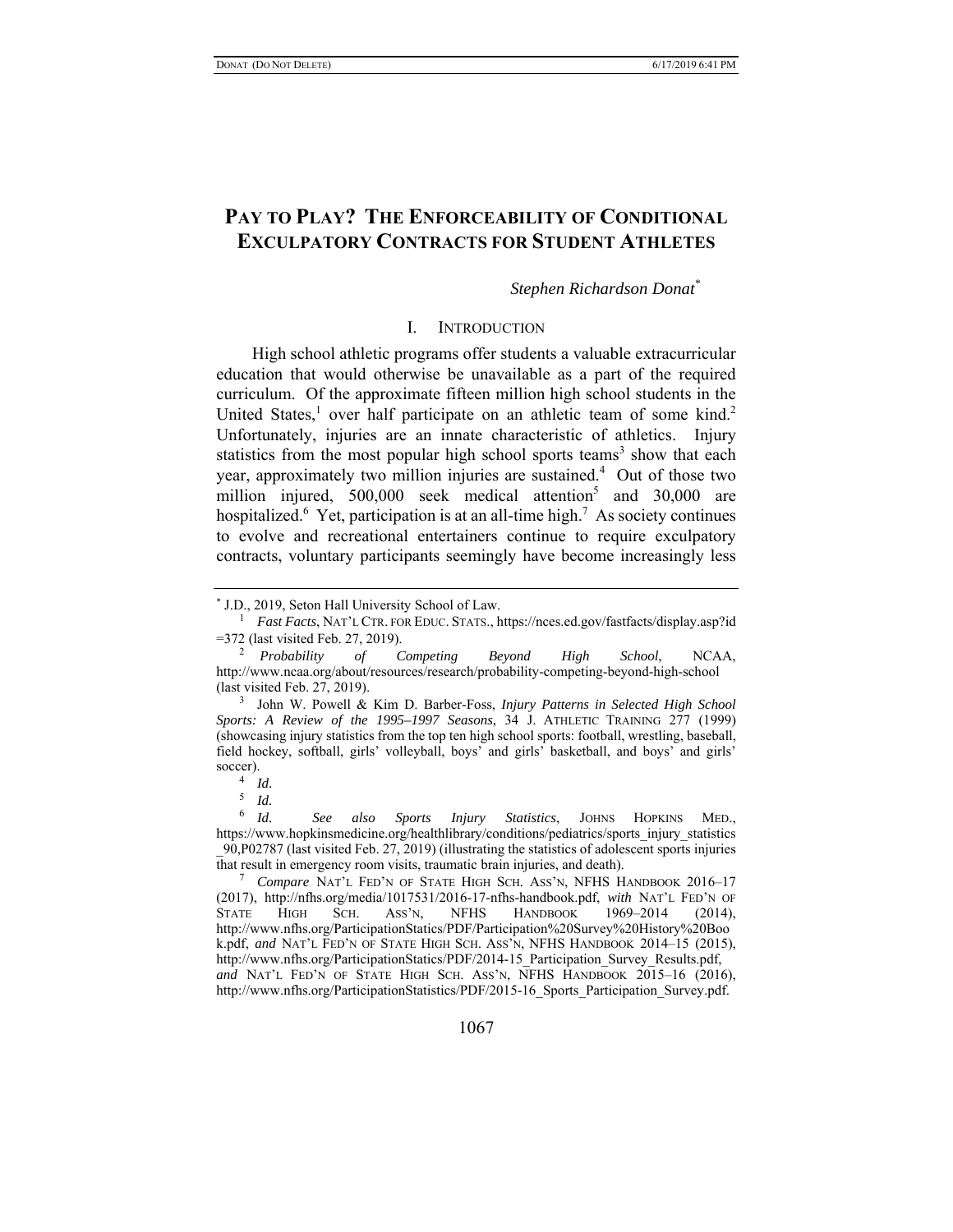hesitant about waiving liability.<sup>8</sup> As a result, individuals are beginning to question whether these conditional waivers have any legal significance or if they are just a mere formality implemented to deter the injured from pursuing legal action.<sup>9</sup>

In today's increasingly litigious culture, it is essential that student athletes sign liability waivers or pre-injury releases as a condition of participation.10 Schools require exculpation in order to shift the risk from themselves to the participants who, by entering into such contracts, expressly agree to assume the risk of injury.<sup>11</sup> In so conditioning participation upon this contractual relationship, these agreements reduce the risks, and therefore the costs, of extracurricular activities<sup>12</sup> and are more cost-effective than insuring against the likelihood of such claims.<sup>13</sup> In the context of extracurricular athletics, exculpatory contracts are also important to the students. Assent from the participant provides evidence of a conscious decision to voluntarily join in the sport, to accept the foreseeable consequences of that particular activity, and to forego future claims or causes of action that may arise in the event of injury.<sup>14</sup>

Of course, exculpatory contracts cannot protect against *all* potential claims.<sup>15</sup> Furthermore, unless the contract is conspicuously drafted so that a

9 *Id.*

13 Kirton v. Fields, 997 So. 2d 349, 363 (Fla. 2008) (Wells, J., dissenting) (observing that insuring against the probability of injuries sustained while participating in public school events is not a realistic alternative because the high costs of doing so "deplete already very scarce resources").

<sup>14</sup> See generally Authorization & Waiver by Parent(s) or Legal Guardian(s) of Minor *Child*, 16 COMPLETE L. 35 (1999) (showcasing an example of a boilerplate exculpatory contract). Even though student athletes are the ones who are directly affected, schools within the United States generally require the parent(s) or guardians(s) of minor students to waive such liability over their child's claims. *See, e.g.*, Doe v. Banos, 966 F. Supp. 2d 477, 479 (D.N.J. 2013) (reaffirming the constitutionality of the Haddonfield Board of Education's school policy requiring parents to consent to a "24/7 [p]olicy" as a prerequisite to their children's participation in extracurricular activities and school sponsored sports teams). The validity of parental waivers in the context of extracurricular athletics will not be addressed in this Comment.

<sup>15</sup> St. Paul Fire & Marine Ins. Co. v. Universal Builders Supply, 409 F. 3d. 73, 83-87 (2d Cir. 2005) (holding that protection from reckless, grossly negligent, or intentional conduct that results in injury is against public policy); Jones v. Dressel, 623 P.2d 370, 376 (Colo. 1981) (en banc) (holding that exculpatory contracts which attempt to insulate a party from liability, "in no event will . . . shield against a claim for willful and wanton negligence").

<sup>8</sup> *See generally* Joshua D. Arters & Ben M. Rose, *Kindly Remove my Child from the Bubble Wrap—Analyzing* Childress v. Madison County *and Why Tennessee Courts Should Enforce Parental Pre-Injury Liability Waivers*, 11 TENN. J. L. & POL'Y 8, 9 (2016).

 $10$  For the purposes of this Comment, liability waivers, hold harmless clauses, and similar exculpatory releases are referred to as exculpatory contracts.<br><sup>11</sup> BRUCE B. HRONEK & JOHN O. SPENGLER, LEGAL LIABILITY IN RECREATION AND

SPORTS 77 (Sagamore 2d ed. 2002). 12 Arters & Rose, *supra* note 8, at 55–56.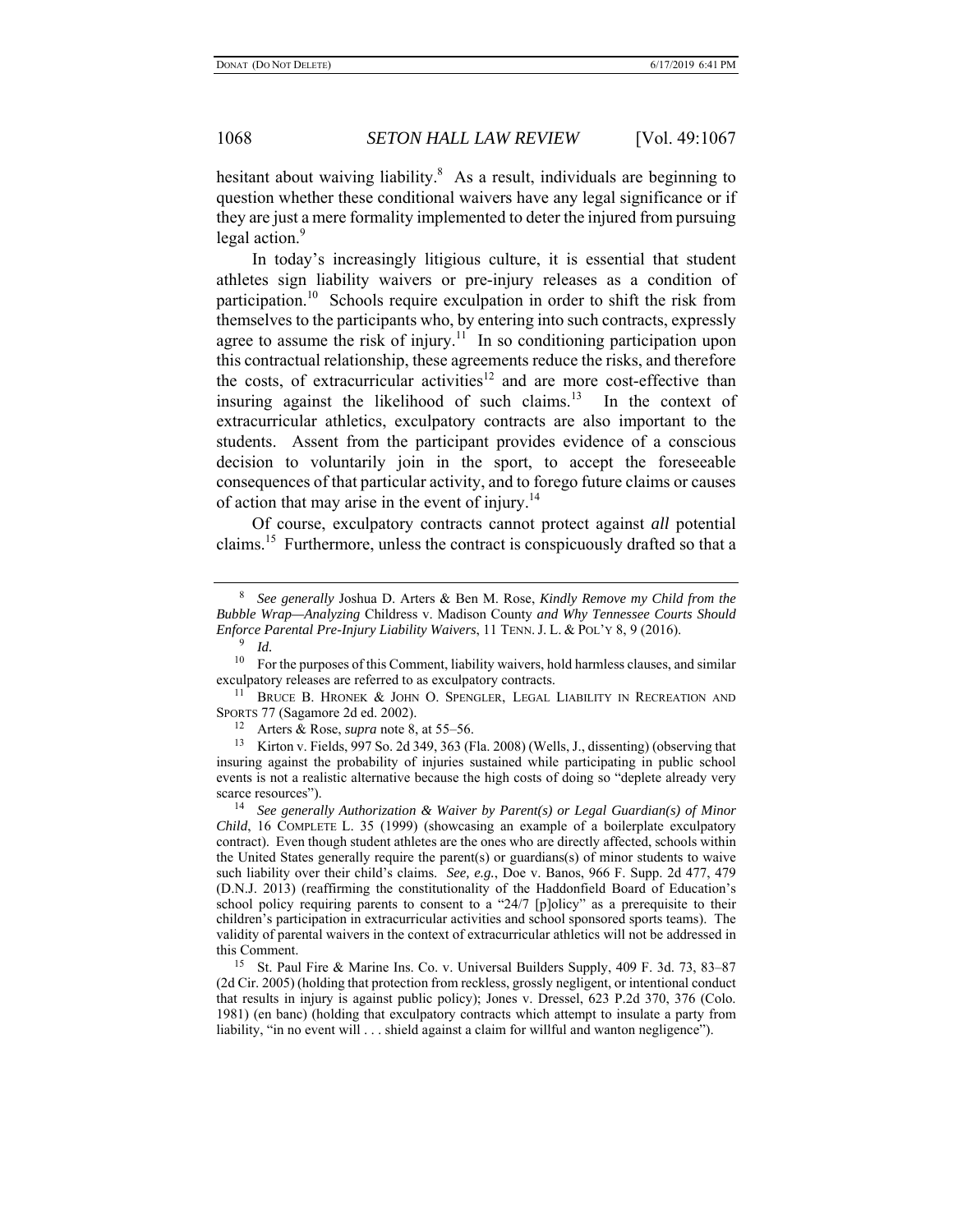reasonable person is able to appreciate its terms, the agreement is deemed unenforceable.<sup>16</sup> Likewise, courts justify the invalidation of conditional exculpatory contracts as offending public policy only where its enforcement would adversely impact the fundamental concerns to the whole of society. $17$ 

Conditional exculpatory contracts for student athletes are unique, and differing views of public policy have created a rift in their enforceability across the country. One understanding is that a student's choice to participate in an extracurricular activity is a voluntary decision in a nonessential activity, and therefore, any conditional exculpatory agreement that may be required as a prerequisite for participation is otherwise enforceable.<sup>18</sup> The other understanding is that extracurricular activities are indistinguishable from the rest of the curriculum, i.e., since the field is an extension of the classroom, such conditional exculpatory contracts are void and unenforceable.<sup>19</sup> Under this latter view, because there is no difference between curricular classes and extracurricular activities, invalidation is warranted because a student's voluntary participation in an extracurricular activity is thought to be just as important to that student's education as well as the school's overall educational scheme as is the curriculum.<sup>20</sup> As a result of this divide, a student athlete in one jurisdiction would have a claim that a similarly situated student athlete in another jurisdiction would not.

This Comment examines whether public policy may invalidate conditional exculpatory contracts between schools and student athletes. Part II of this Comment summarizes the public policy considerations argued by litigants and adopted by certain courts to invalidate mandatory exculpatory contracts. This Part describes the idea of extending the public interest beyond the bounds of the traditional curriculum and argues that a traditional education and the option to participate in extracurricular athletics is not so intertwined as to justify a concern to the whole of society, therefore triggering the public interest. Part III of this Comment reviews various methods courts use to determine the existence of the public interest and its impact in the extracurricular context. Because it is unclear what tests courts should apply, this Part discusses and analyzes the two most popular approaches. Part IV of this Comment discusses these two methods through an examination of the analyses adopted by Washington in *Wagenblast v. Odessa School District*, 21 by California in *Hohe v. San Diego Unified School* 

<sup>&</sup>lt;sup>16</sup> *See* Anderson v. Regis Corp., 185 Fed. App'x 768 (10th Cir. 2006).<br><sup>17</sup> Wescullate: Odays Sale Dirt, 758 P.24 068, 970 (West, 1088).

<sup>&</sup>lt;sup>17</sup> Wagenblast v. Odessa Sch. Dist., 758 P.2d 968, 970 (Wash. 1988).<br><sup>18</sup> See Sharan v. City of Newton, 760 N.E. 2d 728, 745 (Mass. 2002).

<sup>18</sup> *See* Sharon v. City of Newton, 769 N.E.2d 738, 745 (Mass. 2002).

<sup>19</sup> *See Wagenblast*, 758 P.2d 968 at 970.

<sup>20</sup>*Id.* at 972. 21 *Id.*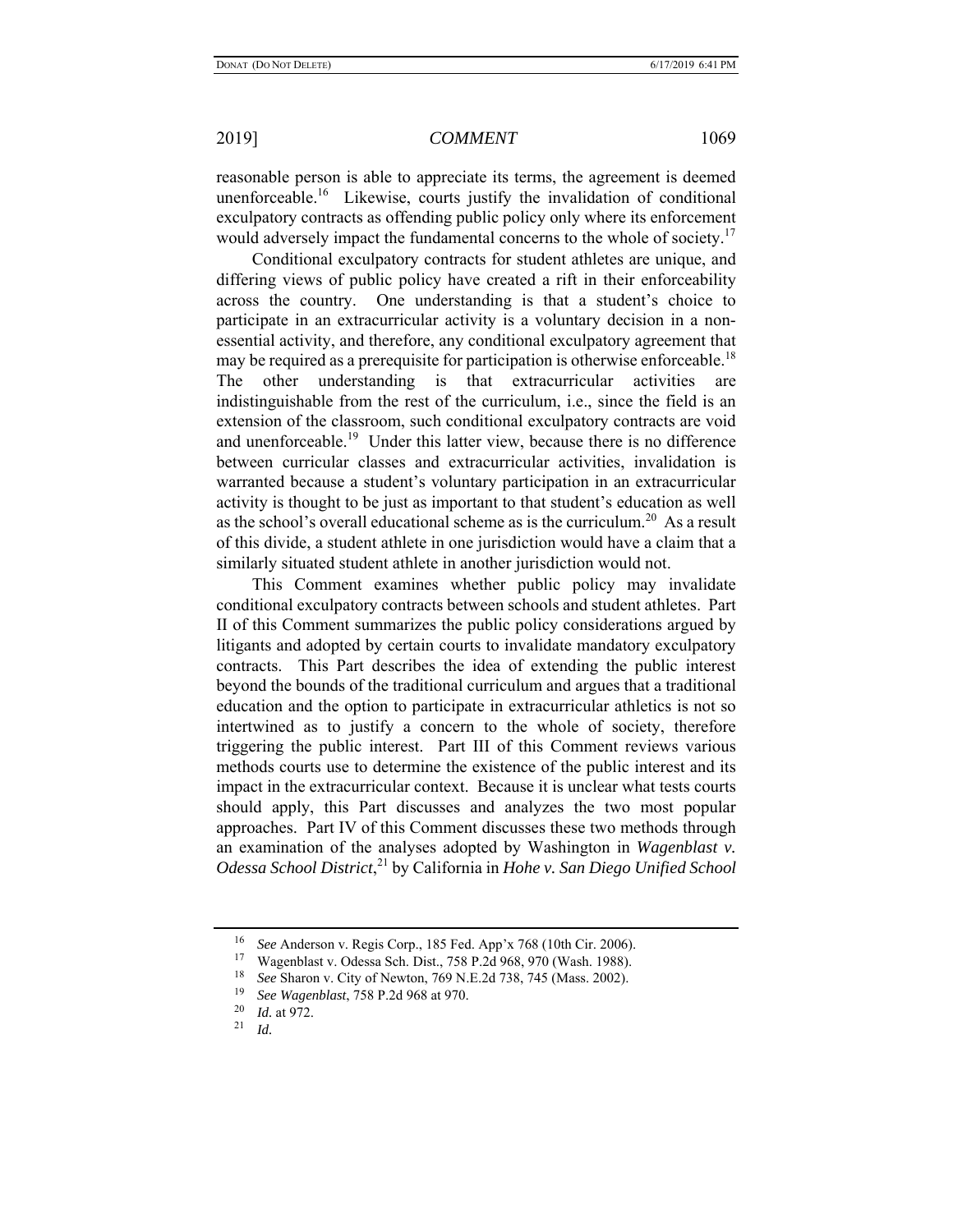District,<sup>22</sup> and by Massachusetts in *Sharon v. City of Newton*.<sup>23</sup> Part V ultimately rejects Washington's approach and urges for the adoption of the hybrid approach applied in Massachusetts. Finally, Part VI concludes that the public interest does not extend to instances when schools condition exculpation of liability for student participation in extracurricular athletics, and doing so does not conflict with public policy and should be a permissible means for schools to protect themselves against liability.

### II. FOR THE GREATER GOOD OF THE COMMUNITY

### A. *Public Policy as Gatekeeper to the Public Interest in Athletics*

Although the idea of public policy is open-ended, that term is widely understood as being synonymous with the public good.<sup>24</sup> Traditionally, the forces behind the invocation of the "policy of the law" to invalidate a contract were aimed at agreements that tended to promote litigation or restrict competition.<sup>25</sup> It was, and still is, important for courts to promote the public welfare by refusing to enforce contracts that conflict with society's moral principles while protecting the freedom to contract. Therefore, courts are often presented with public interest arguments when determining the validity of contracts and generally hold that for a contract to be void as against public policy, its enforcement must be violative of the public good.<sup>26</sup>

Public policy as a means to invalidate conditional exculpatory contracts protects the public from the harms of overly broad, confounding, and complex waivers. In doing so, courts determine whether the language of the contract is inconspicuous and therefore contrary to public policy. An important consideration is whether the participant has been put on notice as to what is contained in the terms of the exculpatory agreement as well as what is ultimately being waived. Illustrated in *Atkins v. Swimwest Family Fitness Center*, 27 the Supreme Court of Wisconsin invalidated Swimwest's conditional exculpatory contract because Swimwest's exculpatory language was vague.<sup>28</sup> In *Atkins*, Swimwest served as a private health and fitness

<sup>&</sup>lt;sup>22</sup> 274 Cal. Rptr. 647 (Cal. Ct. App. 1990).<br><sup>23</sup> 769 N E 2d 738 (Mass. 2002).

<sup>23 769</sup> N.E.2d 738 (Mass. 2002).

<sup>24</sup> *See* Nat'l Bank of Com. v. Greenberg, 258 S.W.2d 765, 767 (Tenn. 1953); *see also* Wallihan v. Hughes, 82 S.E.2d 553, 558 (Va. 1954) (describing the idea of public policy as a "will-o'-the-wisp of the law [that] varies and changes with the interests, habits, need, sentiments and fashions of the day"); Hanks v. McDannel, 210 S.W.2d 784, 786 (Ky. 1948) (recognizing the aim of public policy as "the protection and promotion of the public welfare, including public health and looking to the protection and advancement of morality").

<sup>&</sup>lt;sup>25</sup> WILLIAM R. ANSON, PRINCIPLES OF THE LAW OF CONTRACT 286 (Arthur Corbin ed., 3d Am. ed. 1919).

<sup>&</sup>lt;sup>26</sup> *See, e.g.*, Steele v. Drummond, 275 U.S. 199 (1927).<br><sup>27</sup> 691 N W 2d 334 (Wis 2005)

 $^{27}$  691 N.W.2d 334 (Wis. 2005).<br><sup>28</sup> *L*d at 343

*Id.* at 343.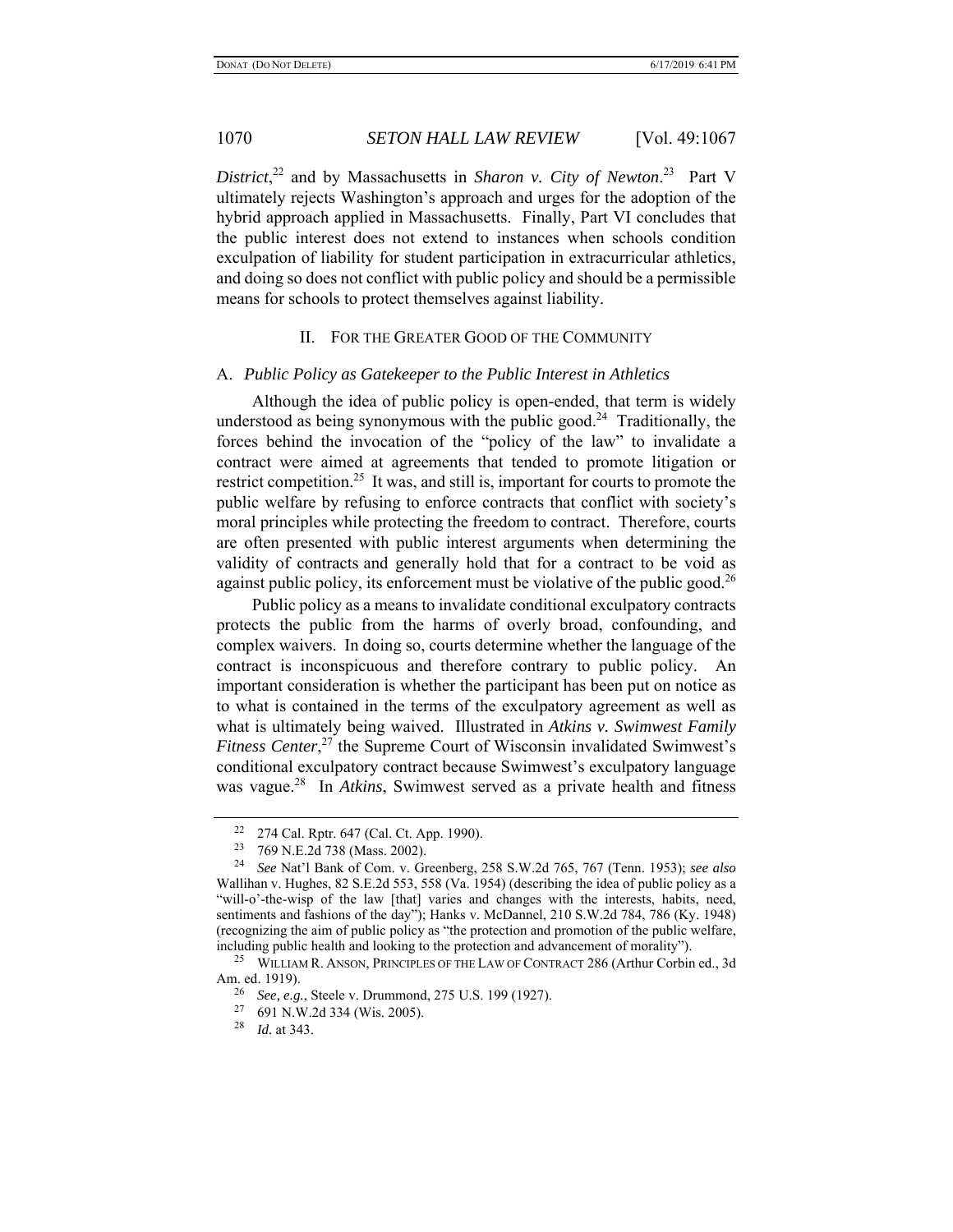facility, equipped with a swimming pool, that was available to the public as both members and non-members.<sup>29</sup> When Dr. Charis Wilson visited this

facility as part of a physical therapy and rehabilitation regimen, she was required to fill out a guest registration form before being allowed access.<sup>30</sup> Swimwest's guest registration form contained exculpatory language that shifted all liability to the guest and required but a single signature for both non-member registration as well as exculpation.<sup>31</sup> After filling out the required paperwork, Wilson was last seen entering the pool by the on-duty lifeguard.<sup>32</sup> In a matter of minutes, Wilson's body was taken from the bottom of the pool, and she died one day later.<sup>33</sup>

In looking for guidance from an earlier Wisconsin case with a similar issue,<sup>34</sup> *Atkins* adopted a two-pronged approach to determine the validity of Swimwest's contract. Unpredictably, the first prong is not a determination of whether an activity encompasses general categories of risk, but rather whether the participant likely contemplated a specific risk before assuming all liability.<sup>35</sup> Therefore, the court first looked to whether Swimwest "clearly, unambiguously, and unmistakably inform[ed] the signer of *what* [was] being waived."<sup>36</sup> Here, the court reasoned that an ordinary participant would not have clearly understood that the guest registration form's exculpatory language applied to all others' negligent and intentional acts,  $37$ and held that the breadth of the waiver made it problematic to determine what was within Wilson's contemplation at the time she registered.<sup>38</sup>

33 *See* Atkins v. Swimwest Family Fitness Ctr., 691 N.W. 2d 334, 337 (Wis. 2005). The attendant coroner listed drowning as the cause of death. *Id.*

34 Yauger v. Skiing Enters., 557 N.W.2d 60 (Wis. 1996) (dealing with the wrongful death of a minor at the Hidden Valley Ski Resort and the enforceability of the corresponding exculpatory agreement required by that resort).

35 *See Atkins*, 691 N.W.2d at 341 (noting that Wilson most likely would not have contemplated "drowning in a four-foot deep pool with a lifeguard on duty").

36 *Id.* at 339 (emphasis added).

<sup>37</sup> *See id.* at 340 (justifying this determination because Swimwest's use of the word "fault" is all-encompassing and potentially barred any non-member's claims arising under any scenario); *see also* Dobratz v. Thomson, 468 N.W.2d 654, 661 (Wis. 1991) ("Only if it is apparent that the parties, in light of all the circumstances, knowingly agreed to excuse the defendants from liability will the contract be enforceable."); Arnold v. Shawano Cty. Agric. Soc'y, 330 N.W.2d 773, 777–78 (Wis. 1983) (holding that if an exculpatory contract fails to express the intent of the parties "with particularity[,]" such a contract will not be enforced).

38 *See Atkins*, 691 N.W.2d at 341.

 $\frac{29}{30}$  *Id.* at 336.

<sup>30</sup> *Id.*

<sup>&</sup>lt;sup>31</sup> *Id.* at 337 ("Waiver Release Statement[:] I agree to assume all liability for myself without regard to fault, while at Swimwest Family Center. I further agree to hold harmless Swimwest Fitness Center, or any of its employees for any conditions or injury that may result to myself while at the Swimwest Fitness Center. I have read the foregoing and understand its contents.").

 $rac{32}{33}$  *See id.*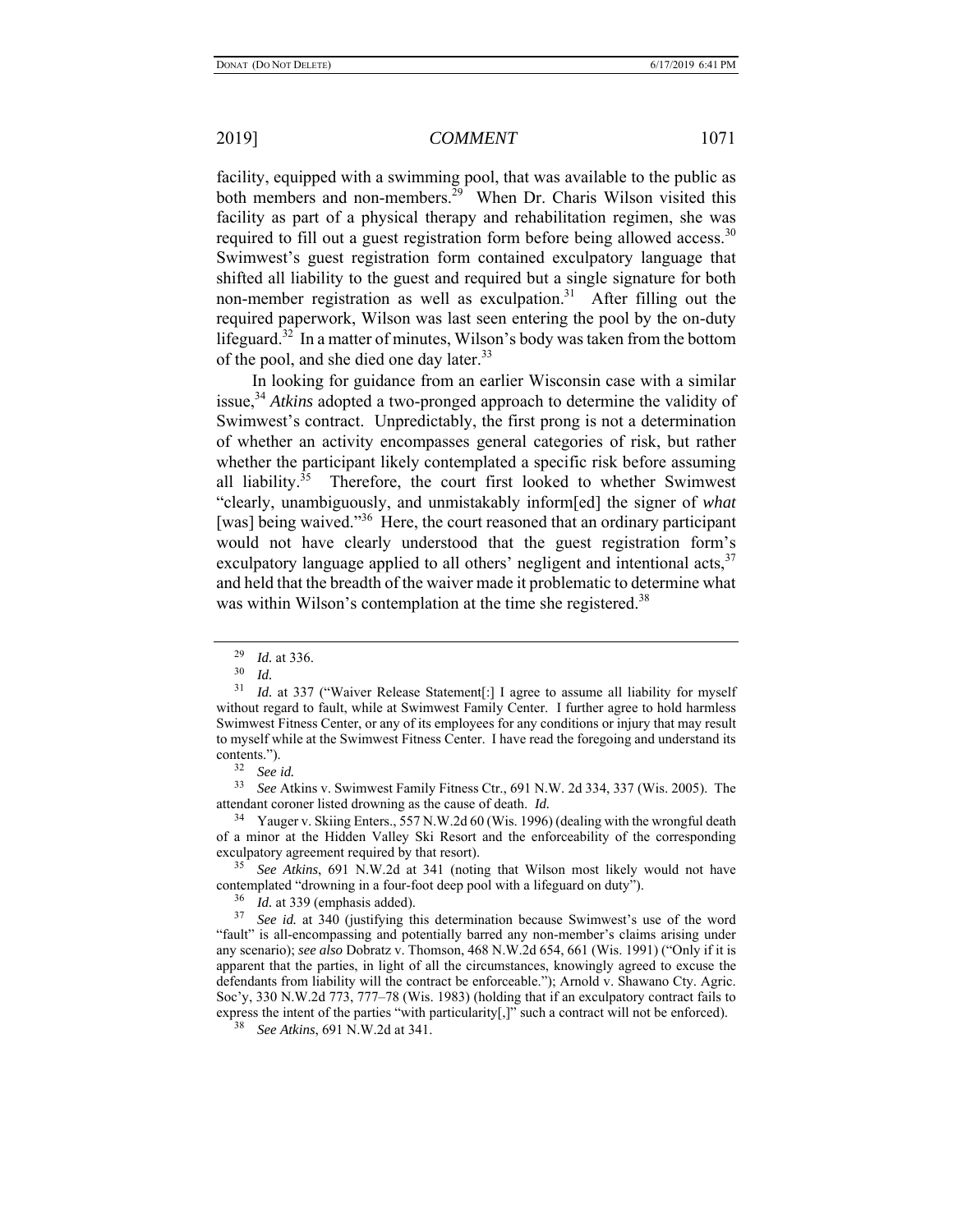The second prong asks whether the contract "alert[ed] the signer to the nature and significance of *what* is being signed."39 Again, the court held that it would be unclear to an ordinary participant whether Swimwest's form was a guest registration, an exculpatory contract, or a hybrid of both. $40$  Holding the contract unenforceable, *Atkins* reasoned that Swimwest could have required non-members to sign an exculpatory contract separate and apart from the registration form, which would have clearly identified these two documents and provided Wilson with adequate notice of the exculpation, guarding against her inadvertent assent to its terms.<sup>41</sup> Ultimately, the court reasoned that the exculpatory language appeared to be a part of the larger guest registration and that Wilson could not have reasonably agreed to Swimwest's exculpation.<sup>42</sup>

## B. *A Patchwork of Public Policy: Individualized Jurisdictional Justifications*

In New York, statutes have been enacted for the protection of the public from unfair exculpation under the belief that contracts that eliminate liability altogether are *per se* invalid.43 Section 5-326 of New York's General Obligations Law holds that exculpatory contracts that seek to exempt "pool[s], gymnasium[s], place[s] of amusement or recreation, or similar establishment[s]" from liability for negligence are void as against public policy and wholly unenforceable.<sup>44</sup> As a result, New York courts broadly apply this law to invalidate exculpation in several different categories of extracurricular and recreational activities.<sup>45</sup>

Connecticut also has a unique way of invalidating exculpatory contracts that purport to waive liability from public voluntary participation in various activities. Justifying invalidation on public policy principles, Connecticut protects the public interest in voluntarily participating in various nonessential activities as well.46 For example, *Hanks v. Powder Ridge* 

<sup>39</sup> *Yauger*, 557 N.W.2d at 63 (emphasis added).

<sup>40</sup>*See Atkins*, 691 N.W.2d at 336. 41 *See id.* at 341. 42 *See id.* at 343.

<sup>43</sup> N.Y. GEN. OBLIG. LAW § 5-326 (2018). 44 *Id.*

<sup>45</sup> *See* Williams v. City of Albany, 706 N.Y.S.2d 240 (N.Y. App. Div. 2000) (flag football); Petrie v. Bridgehampton Rd. Races Corp., 670 N.Y.S.2d 504 (N.Y. App. Div. 1998) (dirt bike racing); Rogowicki v. Troser Mgmt., 623 N.Y.S.2d 47 (N.Y. App. Div. 1995) (skiing); Brancati v. Bar-U-Farm, Inc., 583 N.Y.S.2d 660 (N.Y. App. Div. 1992) (horseback riding); Miranda v. Hampton Auto Raceway, Inc., 515 N.Y.S.2d 291 (N.Y. App. Div. 1987) (automobile racing); Wurzer v. Seneca Sport Parachute Club, 411 N.Y.S.2d 763 (N.Y App. Div. 1978) (parachute jumping).

<sup>46</sup> *See, e.g.*, Jagger v. Mohawk Mountain Ski Area, Inc., 849 A.2d 813 (Conn. 2004) (recognizing the existence of the public interest in promoting the public's participating in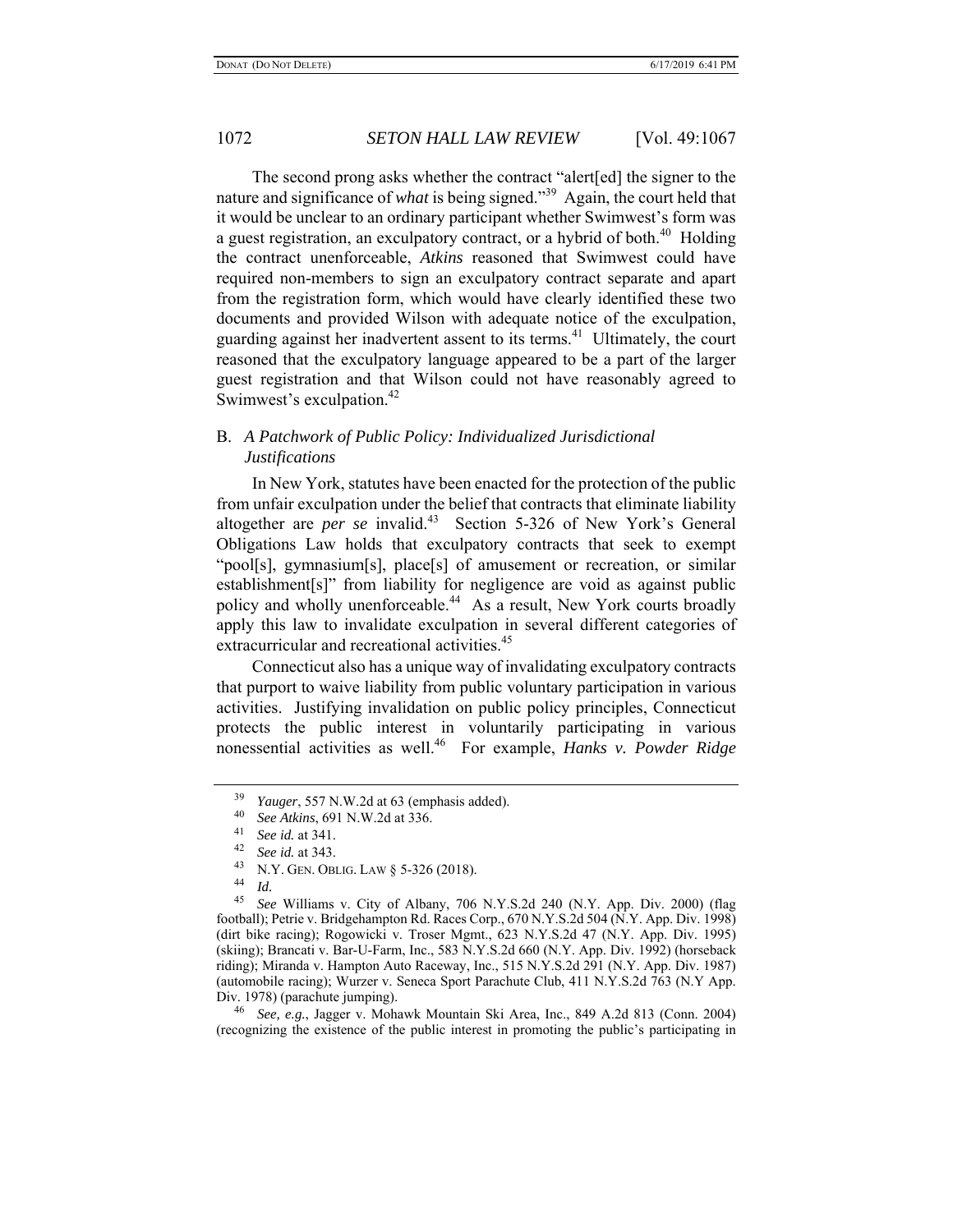*Restaurant Corporation*<sup>47</sup> held that, because participation in various "recreational activities, such as snowtubing, skiing, basketball, soccer, football, racquetball, karate, ice skating, swimming, volleyball[,] or yoga" constitutes an "important and healthy part of everyday life" of a vast majority of the population, the conditional requirement of exculpation results in a violation of public policy, and therefore such contracts are void and unenforceable.<sup>48</sup> Overall, these jurisdictions rely, in a unique manner, on public policy as a means to protect individuals from inappropriate, overly broad, or inconspicuous exculpatory contracts.

## C. *Public Policy and the Parameters of the Public Interest in Education*

Individual state constitutions require its respective governing body to provide an education for its youth,<sup>49</sup> thereby establishing the existence of an "overwhelming public interest in education."<sup>50</sup> It is no surprise, therefore, that courts note the importance that schools play in the upbringing of children.<sup>51</sup> While there is an indisputably clear and present public interest in education, the question remains whether that interest extends *beyond* the curriculum. As a result, there are different boundaries as to how far the public interest in education extends.

It is widely recognized that youth participation in extracurricular athletics improves students' physical skills and abilities, and supplements their curricular development, education, socialization, and contentment.<sup>52</sup> Further, the lessons that coaches foster contribute to student athletes' persistence beyond the athletic field and, thus, positively correlate to their chances for success after graduation.<sup>53</sup> Participation in extracurricular

51 *See, e.g.*, Pierce v. Soc'y of Sisters, 268 U.S. 510, 535–36 (1925) (allowing parents to pursue private or public school options for their children and suggesting that there is no institution that is a more intimate part of our traditional life than schools).

52 *See, e.g.*, *The Case for High School Activities*, NAT'L FED'N ST. HIGH SCH. ASS'NS, https://www.nfhs.org/articles/the-case-for-high-school-activities/ (last visited Feb. 27, 2019).

53 *See, e.g.*, Mike Krings, *Study Shows High School Athletes Perform Better in School, Persist to Graduation More than Non-Athletes*, UNIV. KAN. TODAY (Jan. 24, 2014), https://news.ku.edu/2014/01/15/study-shows-high-school-athletes-performed-better-school-

skiing); Jaworski v. Kiernan, 696 A.2d 332, 337–38 (Conn. 1997) (recognizing the existence of the public interest in promoting the public's participation in recreational athletics).

<sup>47 885</sup> A.2d 734 (Conn. 2005).

 $\frac{48}{49}$  *Id.* at 746.

*E.g.*, N.J. CONST. art. VIII, § 3, ¶ 1 ("The legislature shall provide for the maintenance and support of a thorough and efficient system of free public schools for the instruction of all the children in the State between the ages of five and eighteen years.").

<sup>50</sup> Clifton v. Pearson Educ., Inc., No. 11-03640, 2012 U.S. Dist. LEXIS 61569, at \*29 (N.D. Cal. 2012); *see also* Dorsett v. Bd. of Trs. for State Colls. and Univs., 940 F.2d 121, 125 (5th Cir. 1991) (recognizing a public interest in education); Allen v. Scribner, 812 F.2d 426, 432 (9th Cir. 1987) (same).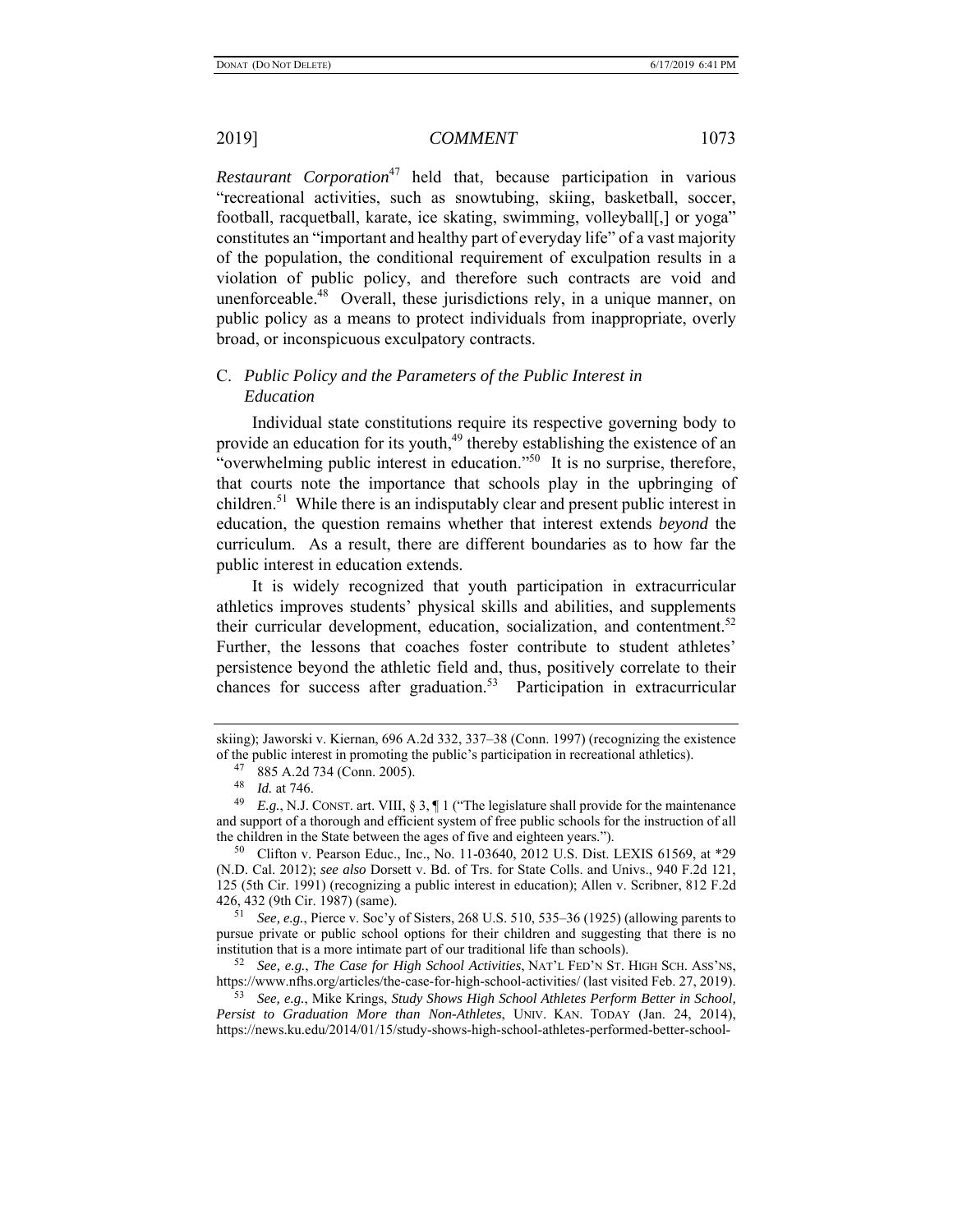athletics also encourages the retention of students who would otherwise drop out of school but for their proclivity and enthusiasm for athletics.<sup>54</sup> Therefore, student involvement in extracurricular activities positively impacts their education, and participation should continue to be encouraged. But are these desirable results enough to justify an extension of the public interest *outside* of the classroom and onto the field?

There are few differences between the many benefits student athletes receive and the benefits conveyed by compelled physical education programs.55 While both programs strive for students to develop the fundamental knowledge and skills necessary to continue a lifetime of healthy activity, physical education is first introduced into the curriculum during elementary school while the opportunity to participate in extracurricular athletics tends to be present only in high school.<sup>56</sup> Unlike physical education, high school students are not required to participate in extracurricular athletics but rather can make the decision to attend and participate in physical

persisted-graduation-more-nonApr.<br> $\frac{54}{2}$  Sec.id

<sup>54</sup> *See id.*

<sup>55</sup> *Compare* Grace Chen, *10 Reasons Why High School Sports Benefit Students*, PUB. SCH. REV., https://www.publicschoolreview.com/blog/10-reasons-why-high-school-sportsbenefit-students (last updated Aug. 28, 2018), *and* Paige Maslen, *The Social and Academic Benefits of Team Sports*, EDUTOPIA (Dec. 29, 2015), https://www.edutopia.org/discussion/social-and-academic-benefits-team-sports, *with* Admin. Rules of Mont. 10.58.520 (2015), http://www.mtrules.org/gateway/ruleno.asp?RN=10%2E5 8%2E520 (defining "physical education" as a program requiring the "demonstrate[ion of] competent motor skill performance in a variety of physical activities[,] . . . strategies to help students demonstrate responsible personal and social behaviors including mutual respect, support of others, safety, and cooperation that promote<sup>[s]</sup> positive relationships and a productive learning environment[,] . . . [and the] demonstrate[ion of] knowledge and use of instructional strategies to enhance communication among students in physical activity settings"); AL DEP'T OF EDUC., ALABAMA COURSE OF STUDY: PHYSICAL EDUCATION 2 (2009) https://web.alsde.edu/general/HPE\_2009\_AL\_Course\_of\_Study\_Physical\_Education.pdf (recognizing skill development, cognitive development, social development, and physical activity and health as the "fundamental components necessary for achieving the goal of excellence in physical education."); GADEP'T OF EDUC., GEORGIA PERFORMANCE STANDARDS FOR PHYSICAL EDUCATION 5 (2008), https://www.georgiastandards.org/standards/GPS%20Su pport%20Docs/Physical\_Education\_Standards\_4-30-09.pdf (outlining the components to "quality physical education[,]" including "skill development . . . regular, healthful physical activity . . . [and] improved physical fitness").

<sup>56</sup> *See* COLO. DEP'T OF EDUC., COLORADO ACADEMIC STANDARDS: COMPREHENSIVE HEALTH & PHYSICAL EDUCATION (2009), https://www.cde.state.co.us/sites/default/files/docu ments/cohealthpe/documents/health\_pe\_standards\_adopted\_12.10.09.pdf; *See* LYNN J. HOUSE ET AL., MISS. DEP'T OF EDUC., 2013–2014 MISSISSIPPI PHYSICAL EDUCATION FRAMEWORK 4 (2013), https://www.mdek12.org/sites/default/files/Offices/MDE/Home\_Page /mississippi-physical-education-framework.pdf; *The Case for High School Activities*, NAT'L FED'N ST. HIGH SCH. ASS'NS, https://www.nfhs.org/articles/the-case-for-high-schoolactivities/ (last visited May 15, 2019); 2013–2014 MISSISSIPPI PHYSICAL EDUCATION FRAMEWORK 4 (2013), https://www.mdek12.org/sites/default/files/Offices/MDE/Home\_Page /mississippi-physical-education-framework.pdf (last visited Feb. 27, 2019).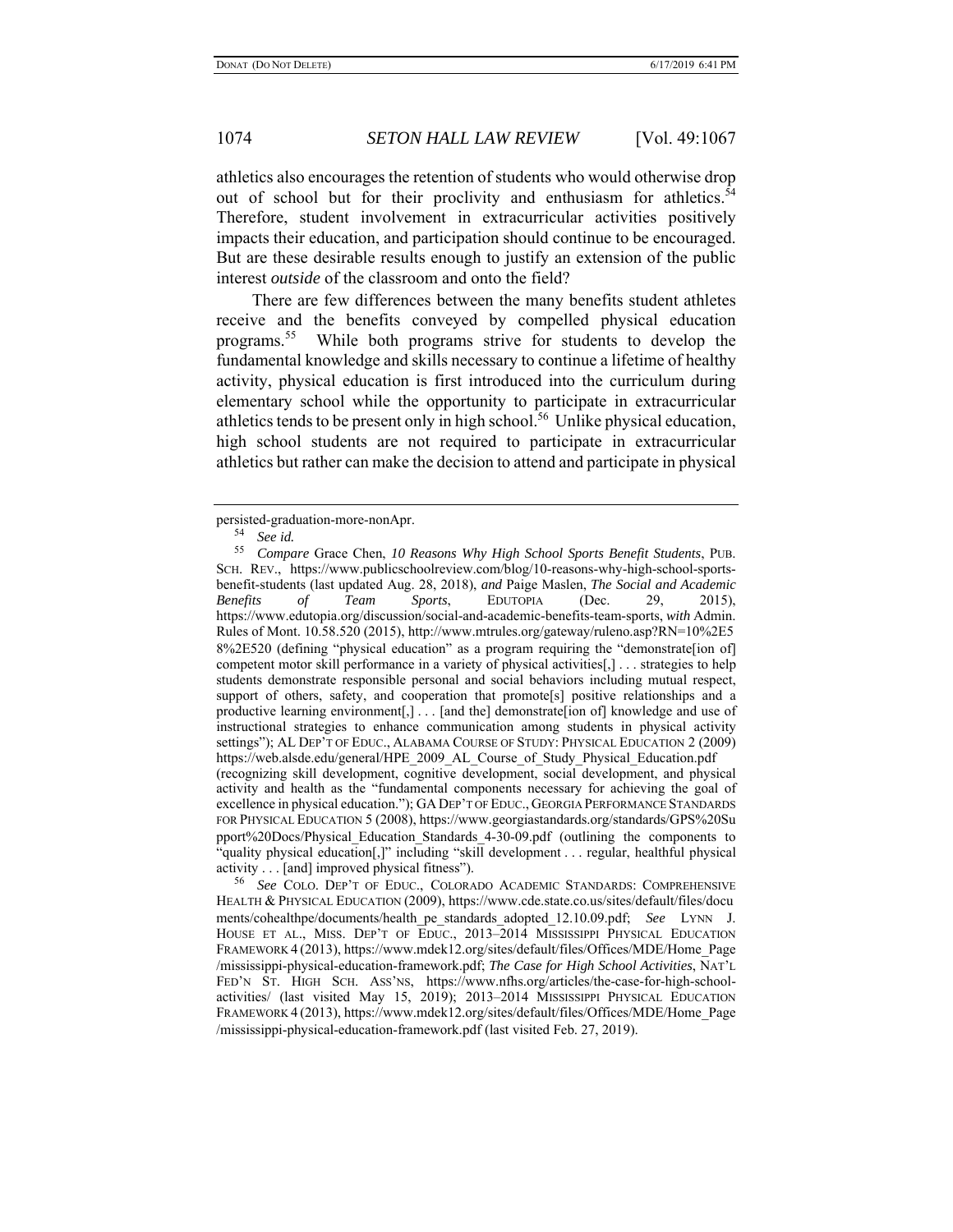education in order to fulfill curricular requirements.<sup>57</sup> This differentiating characteristic has caused some jurisdictions to limit the extension of public policy considerations when determining the enforceability and validity of conditional exculpatory contracts in extracurricular activities.

### III. THE REACH OF THE PUBLIC INTEREST IN EDUCATION

When determining whether the public interest is affected by the enforcement of conditional exculpatory contracts, courts have not yet universally adopted a clear-cut test. As a result, courts either formulate their own methods through a dissection of pre-existing approaches or cherry-pick certain factors for consideration, resulting in a patchwork of individualized enforcement.<sup>58</sup> The first court to lay out an analytical scheme was the Supreme Court of California in *Tunkl v. Regents of University of California.*59 Since *Tunkl*, various jurisdictions have adopted what are known as the *Tunkl* factors when determining the outer limits of public interest.<sup>60</sup>

Other jurisdictions refuse to invalidate conditional exculpatory contracts in the context of recreational activities under public policy considerations.<sup>61</sup> In Maryland, *Wolf v. Ford*<sup>62</sup> expressly rejected complete reliance on the *Tunkl* factors.<sup>63</sup> Instead, that court concluded that the ultimate determination of what constitutes the public interest can be made only after a consideration of the "totality of the circumstances" against the backdrop of society's expectations.<sup>64</sup> While jurisdictions rely on the general rule that "[e]xculpatory agreements in the recreational sports context do not implicate

<sup>57</sup> *See* Eileen O'Brien & Mary Rollefson, *Extracurricular Participation and Student Engagement*, NAT'L CTR. FOR EDUC. STAT. (1995), https://nces.ed.gov/pubs95/95741.pdf.

<sup>58</sup> *See, e.g.*, Tunkl v. Regents of Univ. of Cal., 383 P.2d 441 (Cal. 1963) (introducing a six-factor inquiry to justify its determination that a conditional exculpatory contract had adversely affected the public interest); Wolf v. Ford, 644 A.2d 522 (Md. 1994) (adopting a unique totality of the circumstances test); Jones v. Dressel, 623 P.2d 370 (Colo. 1981) (en banc) (cherry-picking four factors from other courts that had resolved similar issues).

<sup>59 383</sup> P.2d 441 (Cal. 1963).

<sup>60</sup> *See generally* Storm v. NSL Rockland Place, LLC, 898 A.2d 874 (Del. Super. Ct. 2005); Moore v. Hartley Motors, 36 P.3d 628 (Alaska 2001).

<sup>61</sup> *See, e.g.*, Henderson v. Quest Expeditions, Inc., 174 S.W.3d 730, 733 (Tenn. Ct. App. 2005), *overruled on other grounds by* Copeland v. Healthsouth/Methodist Rehab. Hosp., LP, 565 S.W.3d 260 (Tenn. 2018) ("[M]any jurisdictions have recognized that . . . recreational sporting activities are not activities of an essential nature which would render exculpatory clauses contrary to the public interest."); Seigneur v. Nat'l Fitness Inst., Inc., 752 A.2d 631, 641 (Md. Ct. Spec. App. 2000) (following the trend that "courts from other jurisdictions almost universally have held that contracts relating to recreational activities do not fall within any of the categories that implicate public interest concerns" (citations omitted)).

 $^{62}$  644 A.2d 522 (1994).

<sup>63</sup> *See id.* at 527.

<sup>64</sup> *Id.*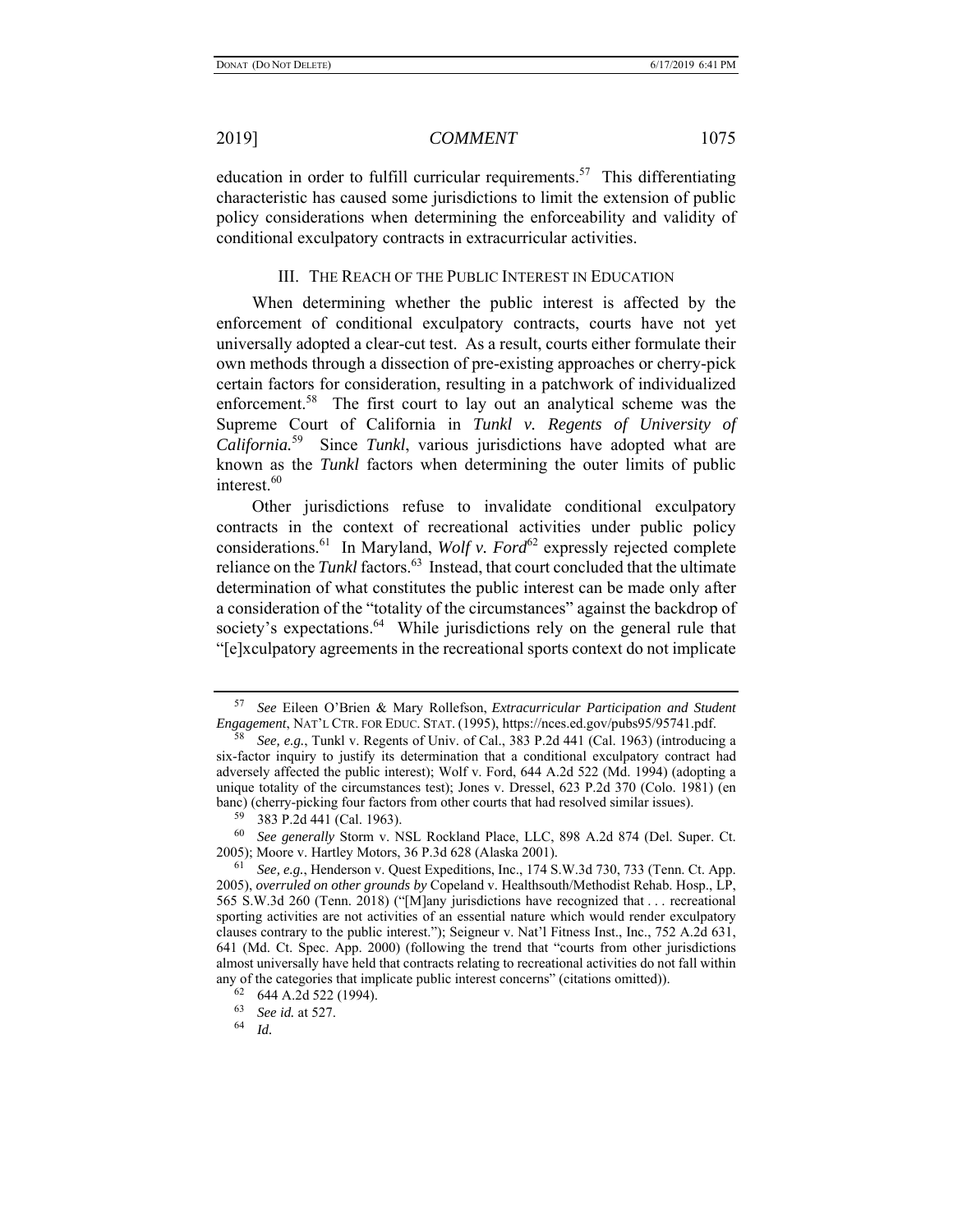the public interest and therefore are not void as against public policy,"65 the determination of whether the public interest is present and affected is the first and most important step in any judicial analysis.

## A. Tunkl v. Regents of University of California<sup>66</sup>

Although the conditional exculpatory contract in *Tunkl* did not bar participation in extracurricular athletics, the court nevertheless laid out a suggestive rubric to identify the existence of the public interest, and indicated certain types of transactions in which exculpation would be invalid due to an encroachment of public policy.<sup>67</sup> Rather, *Tunkl* concerned the validity of a conditional exculpatory contract imposed upon a patient for admission to the University of California Los Angeles Medical Center ("UCLA Medical Center").<sup>68</sup> Before Tunkl was treated, he voluntarily entered into an agreement that set forth certain conditions for his admission, among which was exculpation which released the hospital "from any and all liability for the negligent or wrongful acts or omissions of its employees.  $\dots$ <sup>69</sup> Tunkl's estate sought to recover damages for the personal injuries caused by the alleged negligence of the two attending physicians that ultimately resulted in his death. $70$ 

Admitting that "no definition of the concept of public interest can be contained within the four corners of a formula,"<sup>71</sup> *Tunkl* devised six separate categorical considerations that, if any or all exist, may justify the invalidation of conditional exculpation as against public policy: (1) whether the underlying bargain concerns an endeavor of a type generally thought suitable for public regulation; (2) whether the party seeking exculpation performs a service of great importance to the public, which is often a matter of practical necessity; (3) whether the party seeking exculpation holds itself out as willing to perform that specific service for any member of the public; (4) whether, because of the essential nature of the service(s) offered, the party seeking exculpation possessed a decisive advantage of bargaining strength against any members of the public who sought such service; (5) whether, having exercised superior bargaining power, the party seeking exculpation confronted the public with a standardized adhesion contract and provided no provision whereby an interested party had the option to purchase additional

<sup>65</sup> Benedek v. PLC Santa Monica, 129 Cal. Rptr. 2d 197, 202 (Cal. Ct. App. 2002); *see also* Westlye v. Look Sports, Inc., 22 Cal. Rptr. 2d 781, 791 (Cal. Ct. App. 1993) ("[R]ecreational sports do not constitute a public interest under *Tunkl*.").

 $^{66}$  383 P.2d 441 (Cal. 1963).

<sup>67</sup> *See generally id.*

*Id.* 

 $\frac{69}{70}$  *Id.* at 442.

 $\frac{70}{71}$  *Id.* 

*Id.* at 444.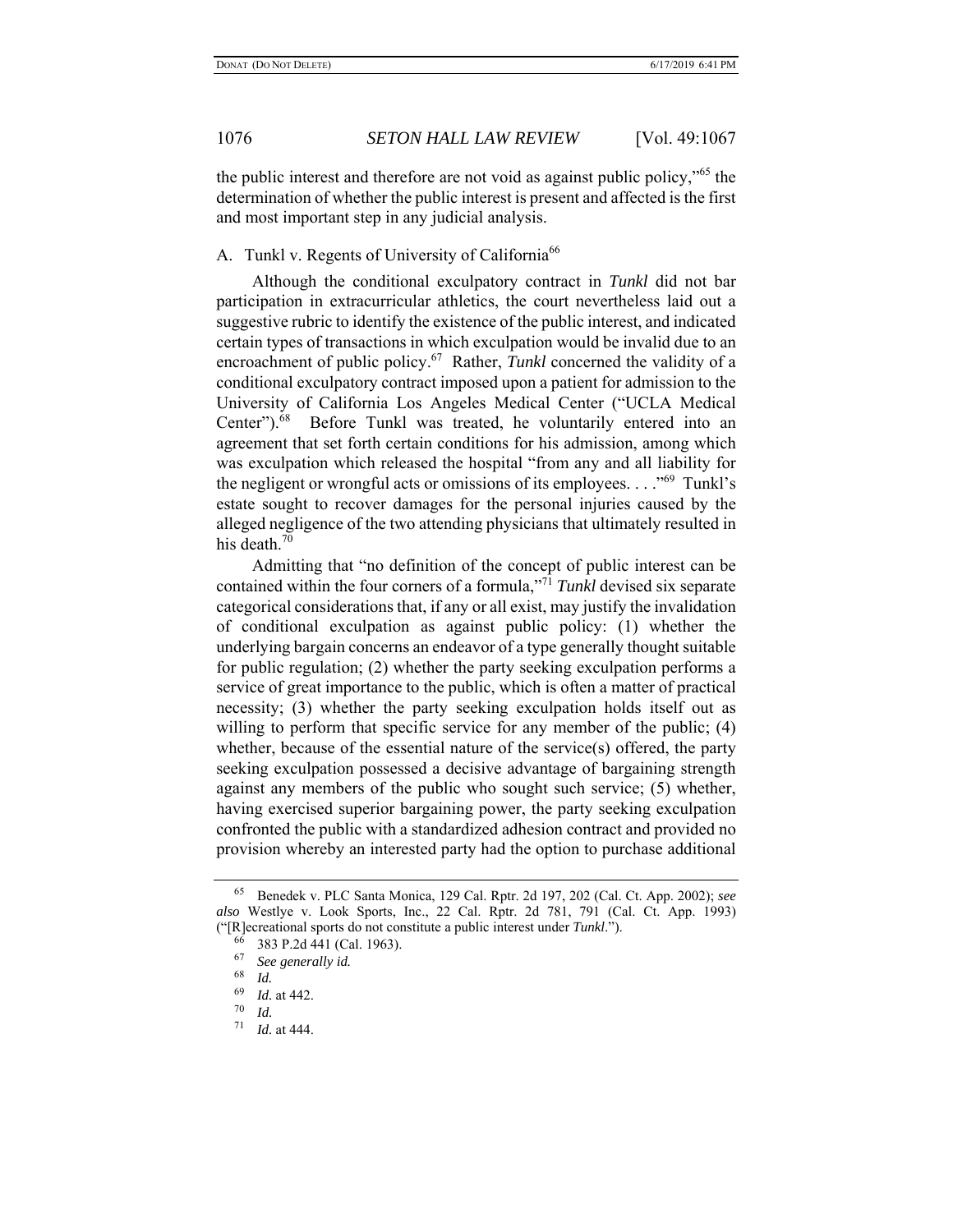protection against negligence; and (6) whether the party seeking the service was placed under the control of the exculpated party.<sup>72</sup>

After the court determined that UCLA Medical Center's contract exhibited all of the six factors, it ruled the contract unenforceable and categorically held that all hospital-patient exculpatory contracts fall within a general category of conditional agreements which may be unenforceable as against public policy.<sup>73</sup> The Supreme Court of California justified its holding by recognizing the possibility that potential patients who may enter into exculpatory contracts with hospitals are not necessarily in a position to reject the terms of the conditional contract, and, in some cases, are not in a position to find an alternative treatment facility.<sup>74</sup> In all, the court stated that these contracts result in patients who have placed themselves under the complete control of the hospital and therefore have become totally subject to the risk of its carelessness.75 Requiring patients to exculpate the hospital as a condition for eventual treatment is therefore against public policy.<sup>76</sup>

## B. Wolf v. Ford<sup>77</sup>

*Wolf v. Ford* did not turn on the validity of an exculpatory contract involving extracurricular athletics either, but rather on the conditional exculpation of a securities investment firm by its client.<sup>78</sup> After receiving a settlement stemming from a lawsuit arising from an automobile accident, Wolf retained Ford, a stockbroker, with the intent to invest and preserve her money.<sup>79</sup> Wolf executed a contract that contained exculpatory language that exonerated Ford and his investment firm from "any and all liability for losses which may occur while [Ford is] acting on [Wolf's] behalf except for such as may result from [Ford's] gross negligence or willful misconduct.<sup>80</sup> Pursuant to the contract, and in the normal course of business, Ford invested Wolf's capital in various stock options.<sup>81</sup> Upset with the associated returns of her portfolio, Wolf terminated her account and filed suit in an attempt to hold Ford accountable for his alleged negligence.<sup>82</sup> Despite Wolf's

<sup>72</sup> *See generally Tunkl*, 383 P.2d at 444–46.

See id. at 447 (recognizing that "practical and crucial necessit[ies]" affect the public interest to the extent that patients may be in critical need of the offered service or skill of the hospital, whether private or public).

 $\frac{74}{75}$  *See id.* 

 $\frac{75}{76}$  *See id.* 

<sup>76</sup> *See id.*

 $^{77}$  644 A.2d 522 (Md. 1993).

 $78$  *See generally id.*<br> $79$  *L<sub>1</sub> at 524* 

 $\frac{79}{80}$  *Id.* at 524.

 $\begin{array}{c} 80 \ 81 \ 1 \end{array}$  *Id.* 

 $\frac{81}{82}$  *Id.* 

*Id.*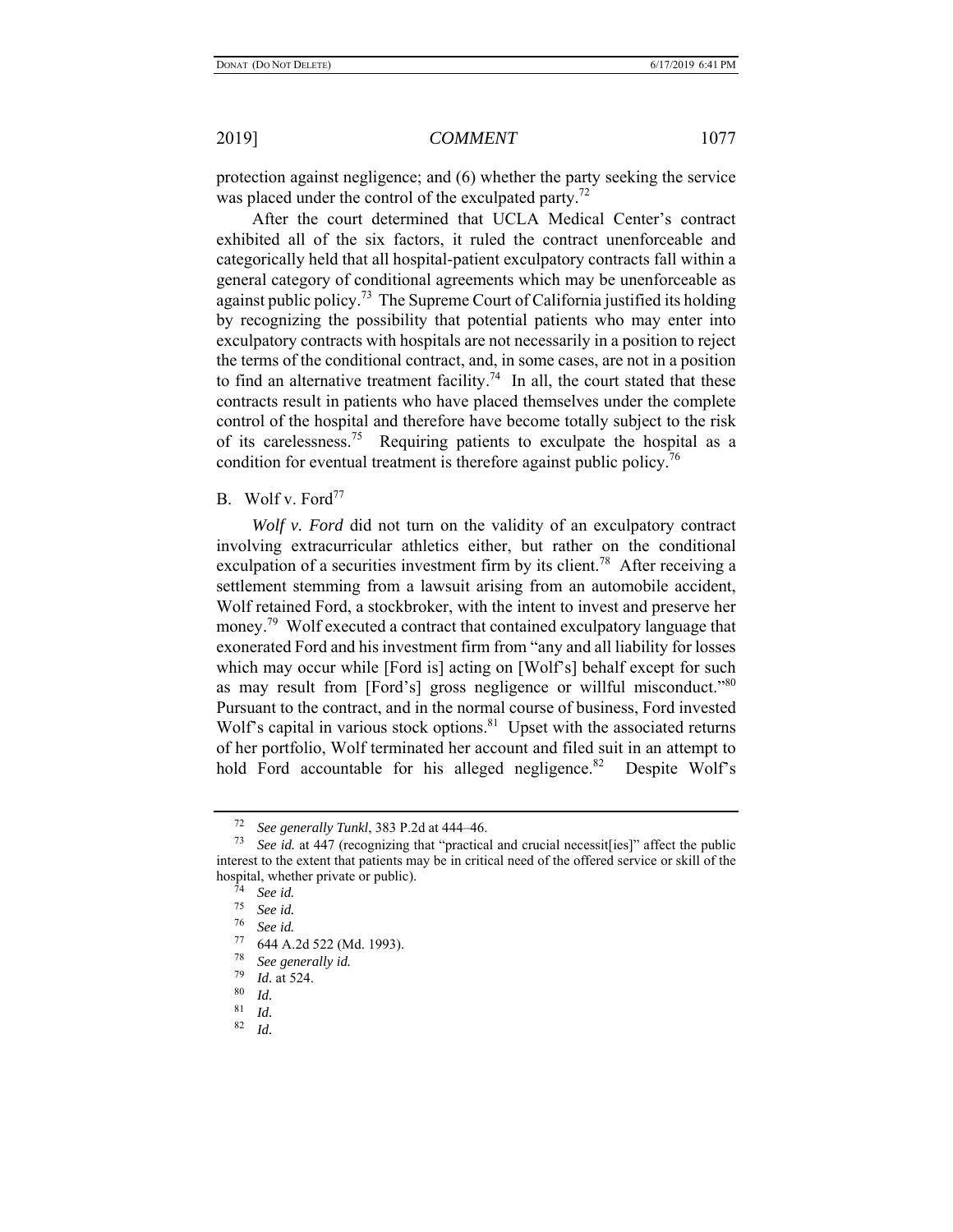contention that her prior exculpation of Ford was void as against public policy, the Court of Appeals of Maryland affirmed the trial court's holding and enforced the contract, limiting Ford's potential liability to any evidenced loss sustained by gross negligence or willful misconduct.<sup>83</sup>

Maryland's highest court highlighted that the concept of the public interest is "amorphous" and difficult to apply in order to invalidate exculpatory contracts.<sup>84</sup> *Wolf* also expressly declined to limit its analysis to the *Tunkl* factor test because those six factors have a tendency to become "too rigid a measuring stick" when determining the existence of the public interest.85 Although *Tunkl* warned that its factors were only a "rough outline" to guide future courts as to whether conditional exculpation affected the public interest,<sup>86</sup> *Wolf* seemed to take caution and indicated that strict dependence on the presence or absence of any of the *Tunkl* factors may be "arbitrary."<sup>87</sup> Not limiting itself to its six factors, the Court of Appeals of Maryland declined to engage in a *Tunkl* analysis and held that the ultimate determination of the existence of the public interest, and whether or not it is affected, must be decided after an examination of the "totality of the circumstances."<sup>88</sup>

Because public policy precludes the enforcement of conditional exculpatory contracts that adversely affect the public interest, *Wolf* limited its recognition of the public interest to transactions that involve the "performance of a public service obligation."<sup>89</sup> Specific to its facts, *Wolf* reasoned that the securities industry is inherently risky and willing investors understand the degree of risk involved in that business.<sup>90</sup> *Wolf*, therefore, stands for the concept that, unless the allocation of risk between the parties to a private contract is "patently offensive," conditional exculpation is embraced under the freedom to contract in private matters.<sup>91</sup>

<sup>83</sup> *Wolf*, 644 A.2d at 525.

*Id.* at 526.

<sup>85</sup> *Id.* at 525–26.

<sup>&</sup>lt;sup>86</sup> Tunkl v. Regents of Univ. of Cal., 383 P.2d 441, 444 (Cal. 1963).<br><sup>87</sup> Walf 644. A 2d at 527

<sup>87</sup> *Wolf*, 644 A.2d at 527.

*Id.* 

<sup>89</sup> *Id.* at 526 (listing such services as "public utilities, common carriers, innkeepers, and public warehousemen").

<sup>&</sup>lt;sup>90</sup> *Id.* at 528 (reasoning that "the possibility of poor performance of the securities chosen is precisely the sort of harm that is within the contemplation of the parties at the time they entered the agreement").

<sup>91</sup> *Id.*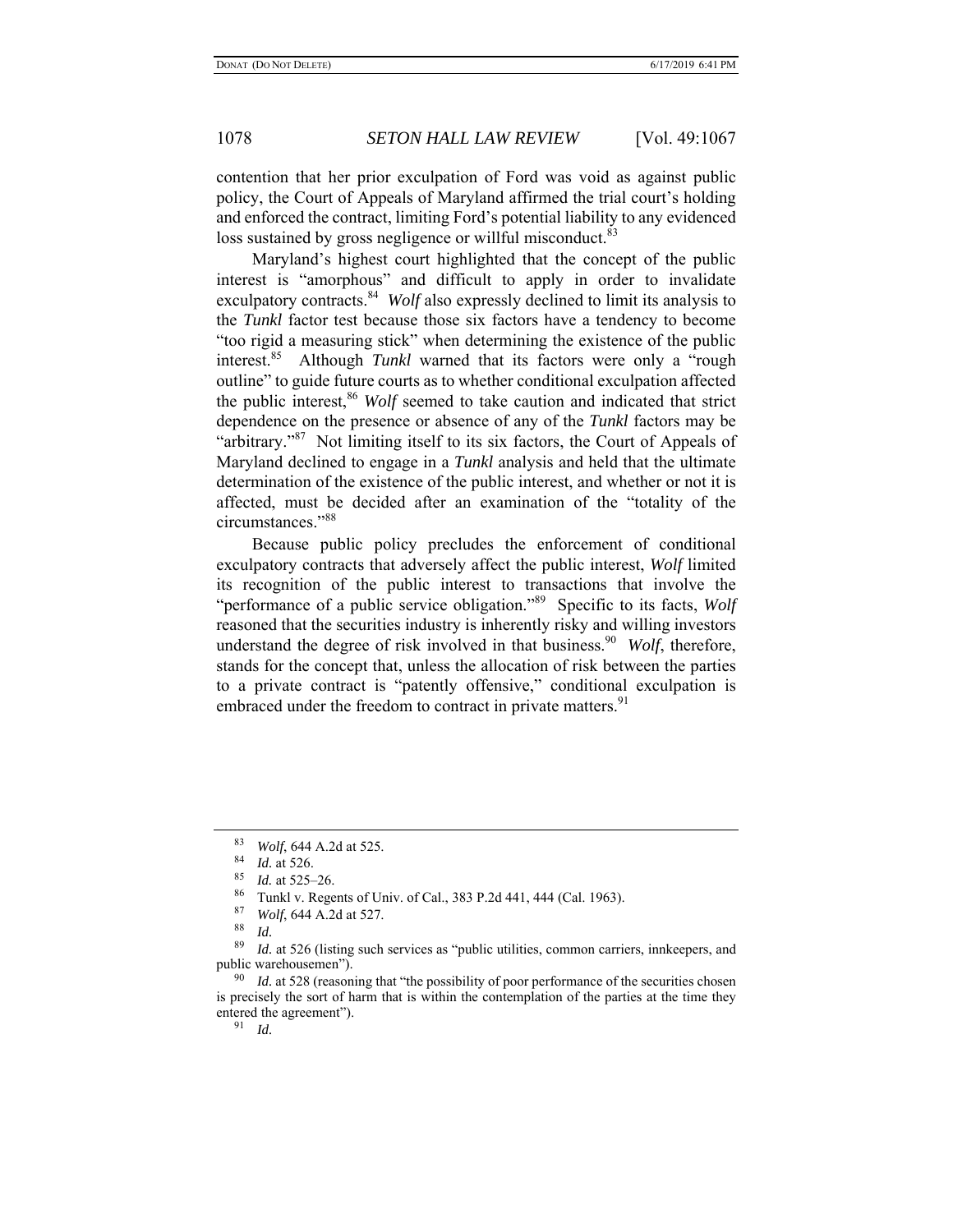### IV. THE EXCULPATION OF LIABILITY INHERENT IN EXTRACURRICULAR **ACTIVITIES**

Although *Tunkl* and *Wolf* did not deal with extracurricular athletics, three cases have dealt with the more specific issue of the existence of the public interest and whether it is affected when a school conditions exculpation on voluntary participation in extracurricular activities.<sup>92</sup> In *Wagenblast v. Odessa School District*, 93 the Supreme Court of Washington adopted the *Tunkl* factors to reach its conclusion.<sup>94</sup> Looking no further than those six factors, *Wagenblast* concluded that conditional exculpation against future negligence claims in the extracurricular context are invalid based on a violation of public policy.<sup>95</sup> In contrast, the California Court of Appeals discussed *Tunkl* and its six factors in *Hohe v. San Diego Unified School*  District,<sup>96</sup> but held that its circumstances presented an "entirely different situation" because the school did not require exculpation and therefore did not withhold any service.<sup>97</sup> Similarly, in *Sharon v. City of Newton*,<sup>98</sup> the Supreme Judicial Court of Massachusetts held that because participation in extracurricular athletic programs is neither compelled by the school nor an essential element of education, the school's requirement of an exculpatory contract as a prerequisite to voluntary participation did not offend public policy and is enforceable.<sup>99</sup>

## A. Wagenblast v. Odessa School District<sup>100</sup>

In 1988, Washington became the first state to consider the validity of exculpatory contracts in schools as a prerequisite for participation in extracurricular athletic programs.<sup>101</sup> In this consolidated case, students from different schools who desired to participate in extracurricular athletics were required to release their respective schools from any liability resulting from the ordinary negligence that arose from their voluntary participation.<sup>102</sup> Being a case of first impression in that jurisdiction, the court primarily looked to *Tunkl* for guidance and adopted its six-factor analysis to rationalize

<sup>&</sup>lt;sup>92</sup> Sharon v. City of Newton, 769 N.E.2d 738, 745 (Mass. 2002); Hohe v. San Diego Unified Sch. Dist., 274 Cal. Rptr. 647 (Cal. Ct. App. 1990); Wagenblast v. Odessa Sch. Dist., 758 P.2d 968, 970 (Wash. 1988).

<sup>93 758</sup> P.2d 968 (Wash. 1988).

<sup>94</sup> *See id.* at 971–75.

<sup>95</sup> *Id.* at 969–70.

 $\frac{96}{97}$  274 Cal. Rptr. 647 (Ct. App. 1990).

*Id.* at 649.

 $^{98}$  769 N.E.2d 738 (Mass. 2002).

<sup>99</sup> *See id.* at 745*.* 

 $^{100}$  758 P.2d 968 (Wash. 1988).

 $\frac{101}{102}$  *See id.* 

*Id.* at 969.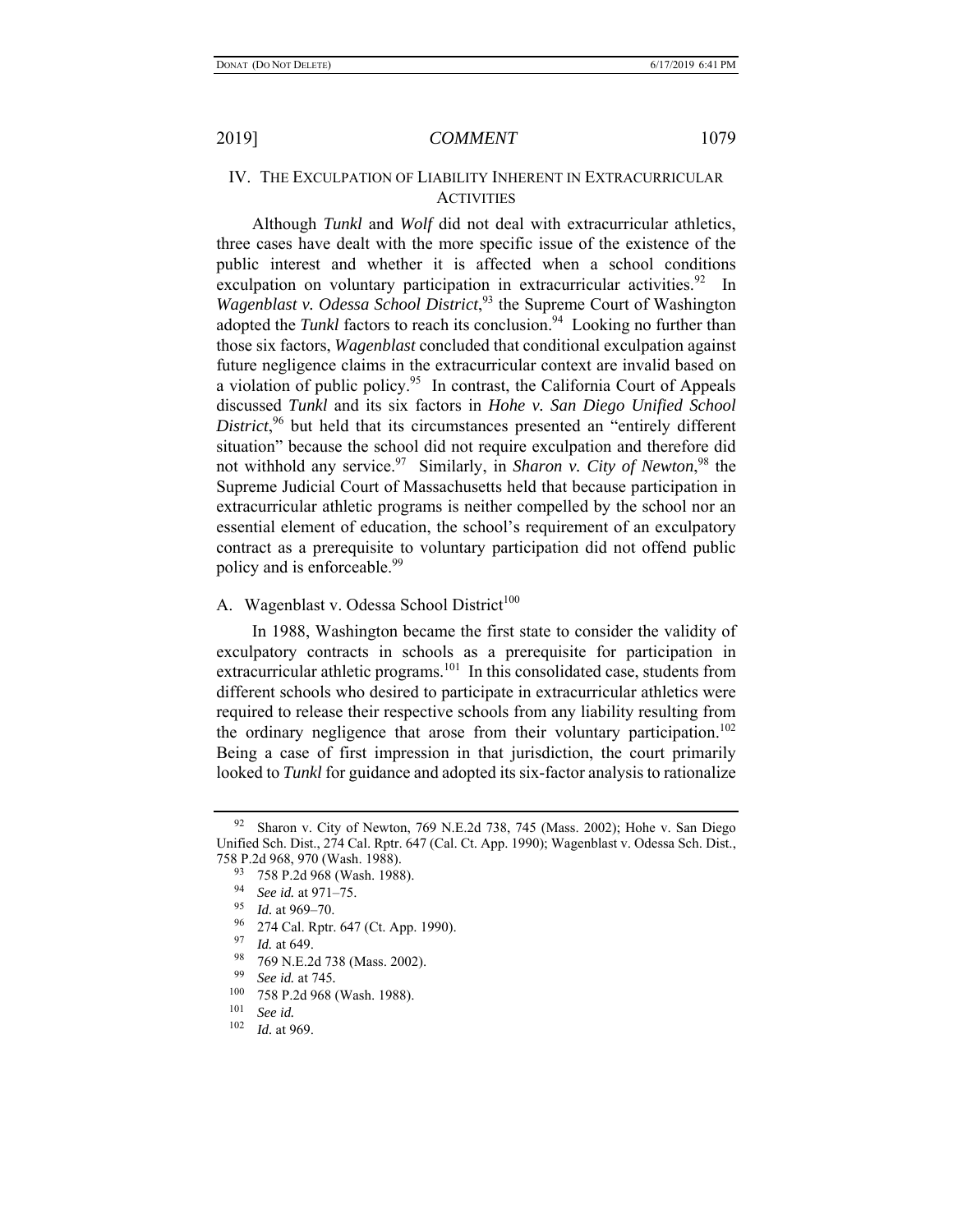its exploration into whether the public interest was present and whether the contractual requirement adversely affected that interest.<sup>103</sup>

*Wagenblast* examined the facts under each of the six *Tunkl* factors individually.<sup>104</sup> First, because both of the defendant schools had the ability to delegate authority over extracurricular athletics to the Washington Interscholastic Activities Association ("WIAA"), and indeed looked to the WIAA for its regulatory standards, the court held that each conditional exculpatory contract concerned a type of activity generally thought suitable for public regulation.105 As to the first *Tunkl* factor, *Wagenblast* held that it had been satisfied because extracurricular athletic programs were a "fit subject for such regulation."<sup>106</sup>

Second, *Wagenblast* reasoned that extracurricular athletic programs are "part and parcel of the overall educational scheme in Washington" and held that such programs are a matter of great importance to the public.<sup>107</sup> The court justified this conclusion by the total expenditure of time, effort, and money that Washington schools spent to maintain and progress extracurricular athletic programs.<sup>108</sup> Further, the court detailed the "substantive" importance of extracurricular athletics to the community in that they "represent a significant tie of the public at large to [the educational system]."109 As a result of this enthusiasm, *Wagenblast* recognized that it would be unrealistic to view extracurricular athletics as an activity entirely separate and apart from the required curriculum. In satisfying the second factor, the *Wagenblast* court made it clear that offering students the opportunity to participate in extracurricular activities is a great and important service to the public. $110$ 

Third, the court indicated that the schools held themselves out as willing to perform this important public service in satisfaction of the next factor.111 *Wagenblast* justified this determination based on its understanding that extracurricular athletics are available to all students who satisfy internal eligibility standards such as maintaining academic and disciplinary good standing and having the requisite athletic skill necessary to participate at a competitive level.<sup>112</sup>

<sup>103</sup> *Id.* at 971–72.

 $\frac{104}{105}$  *See generally id.* 

 $\frac{105}{106}$  *See id.* at 972.

<sup>106</sup> *Wagenblast*, 758 P.2d at 972.

 $\frac{107}{108}$  *Id.* 

<sup>108</sup> *See id.*

 $\frac{109}{110}$  *Id.* 

<sup>&</sup>lt;sup>110</sup> *See generally id.*<br><sup>111</sup> See id. at  $073$ 

<sup>111</sup> *See id.* at 973*.*

<sup>112</sup> *See Wagenblast*, 758 P.2d at 973.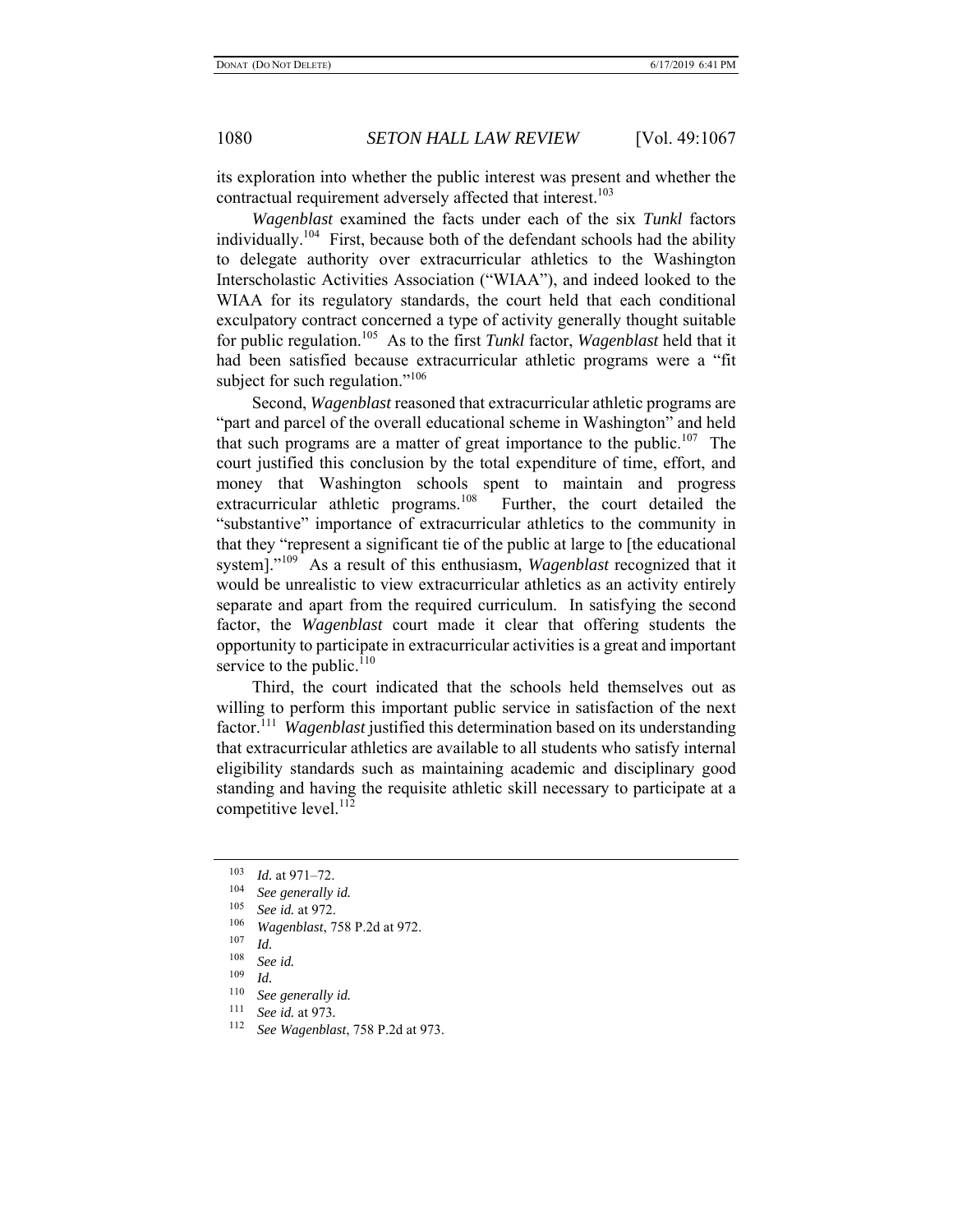Fourth, the court held that both of the schools obtained "near-monopoly power" over extracurricular athletics due to its finding that there are few or no alternative athletic programs that possess the same attractions inherent in extracurricular sports.<sup>113</sup> Similar to its justification for the second factor, the court held that the fourth factor was also satisfied, recognizing that athletics have grown to become of "considerable importance to students and the general public alike,"114 and as a result, both schools possessed distinct bargaining strength in requiring the participating student to enter into the exculpatory agreement.<sup>115</sup>

Fifth, the court pointed out that the schools had rejected attempts by the student athletes to modify the terms of the conditional exculpatory agreements.<sup>116</sup> In so finding, the court held that each school exercised superior bargaining power by offering its students an adhesion contract.<sup>117</sup> As a result of the procedures put in place, no student athlete was allowed to voluntarily participate in any extracurricular athletic activity without first releasing the school of liability by signing the contract on a take-it-or-leaveit basis.<sup>118</sup> Having admitted to an "unwavering policy" concerning the language and terms of the schools' conditional exculpation, *Wagenblast* had little difficulty justifying the satisfaction of the fifth *Tunkl* factor.<sup>119</sup>

Lastly, *Wagenblast* held that the student athletes were placed under the control of their schools, and as a result, were subjected to the school's carelessness.120 Recognizing that schools owe a duty of care to students to anticipate foreseeable dangers and take reasonable precautions to protect them while under their control, the court reasoned that the schools subjected the students to certain foreseeable risks that resulted in a breach of that duty of care.<sup>121</sup>

After a short analysis of the six *Tunkl* factors, *Wagenblast* held that both exculpatory contracts exhibited all six factors.<sup>122</sup> Therefore, because the court found that the public interest was present and adversely affected, the two exculpatory contracts were ruled unenforceable.<sup>123</sup>

- $\frac{113}{114}$  *Id.*
- $\frac{114}{115}$  *Id.*
- 115 *See id.*
- 116 *See id.*
- $\frac{117}{118}$  *See id.*
- 118 *See Wagenblast*, 758 P.2d at 973*.*
- $\frac{119}{120}$  *See id.*
- $\frac{120}{121}$  *See id.*
- $\frac{121}{122}$  *Id.*
- 122 *See id.*
- See id.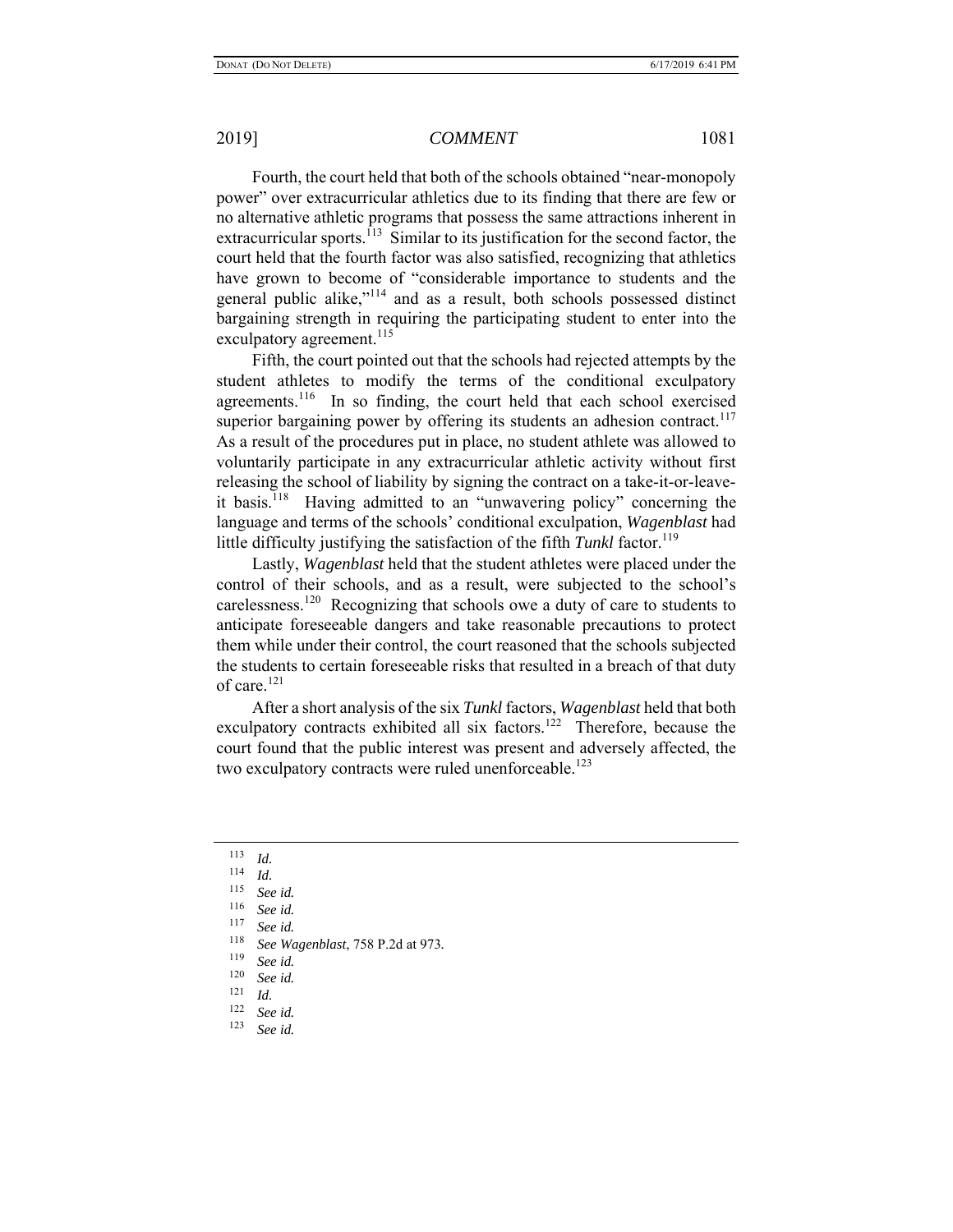B. Hohe v. San Diego Unified School District<sup>124</sup>

Two years after Washington's decision in *Wagenblast*, California was tasked with a similar determination of whether public policy had been violated when a school conditioned student participation in an extracurricular activity on its exculpation.<sup>125</sup> Hohe, a fifteen-year-old high school student, was required to enter into two separate exculpatory contracts in order to attend a hypnotism show sponsored by her school.<sup>126</sup> After she was selected from a group of student volunteers, Hohe was hypnotized and sustained multiple injuries after sliding from her chair onto the ground throughout the demonstration.<sup>127</sup>

The court ultimately rejected Hohe's argument that the exculpatory contracts required by her school violated public policy.128 Looking to *Tunkl*, the court stated that the facts of the case presented an entirely different situation because, unlike *Tunkl*, the public interest was absent and therefore could not be implicated.129 Citing to the six *Tunkl* factors, *Hohe* reinforces that "[n]o public policy opposes private, voluntary transactions in which one party . . . agrees to shoulder a risk which the law would otherwise have placed upon the other party."<sup>130</sup>

After considering the language and scope of the two conditional exculpatory contracts at issue, the court indicated that invalidation would cut against public policy and highlighted the school's apprehension and cautionary steps, which resulted in the various procedures put in place to protect Hohe and limit its own exposure to liability.<sup>131</sup> Unlike the view expressed in *Wagenblast*, the *Hohe* court believed that the entire community benefits from the policies that require exculpation because such waivers enable schools to operate without the fear and omnipresent threat of overwhelming litigation costs.<sup>132</sup> The court concluded that because Hohe and her father agreed to shoulder the risks of injury in two separate exculpatory agreements, public policy did not bar the transfer of liability and held each of the school's exculpatory contracts enforceable.<sup>133</sup>

 $124$  274 Cal. Rptr. 647 (Cal. Ct. App. 1990).

 $\frac{125}{126}$  *See id.* at 648.

See *id.* 

<sup>127</sup> *See id.*

<sup>&</sup>lt;sup>128</sup> *See id.* at 649.

<sup>129</sup> *See id.*

Hohe, 274 Cal. Rptr. at 649 (citing Tunkl v. Regents of Univ. of Cal., 383 P.2d 441, 446 (Cal. 1963)).<br> $\frac{131}{500}$  Seg id. (\*

See id. ("The public as a whole receives the benefit of such waivers so that groups such as Boy and Girl Scouts, Little League, and parent-teacher associations are able to continue.").<br> $\frac{132}{14}$ .

<sup>&</sup>lt;sup>132</sup> *Id.* ("Every learning experience involves risk.").<br><sup>133</sup> See id

See *id.*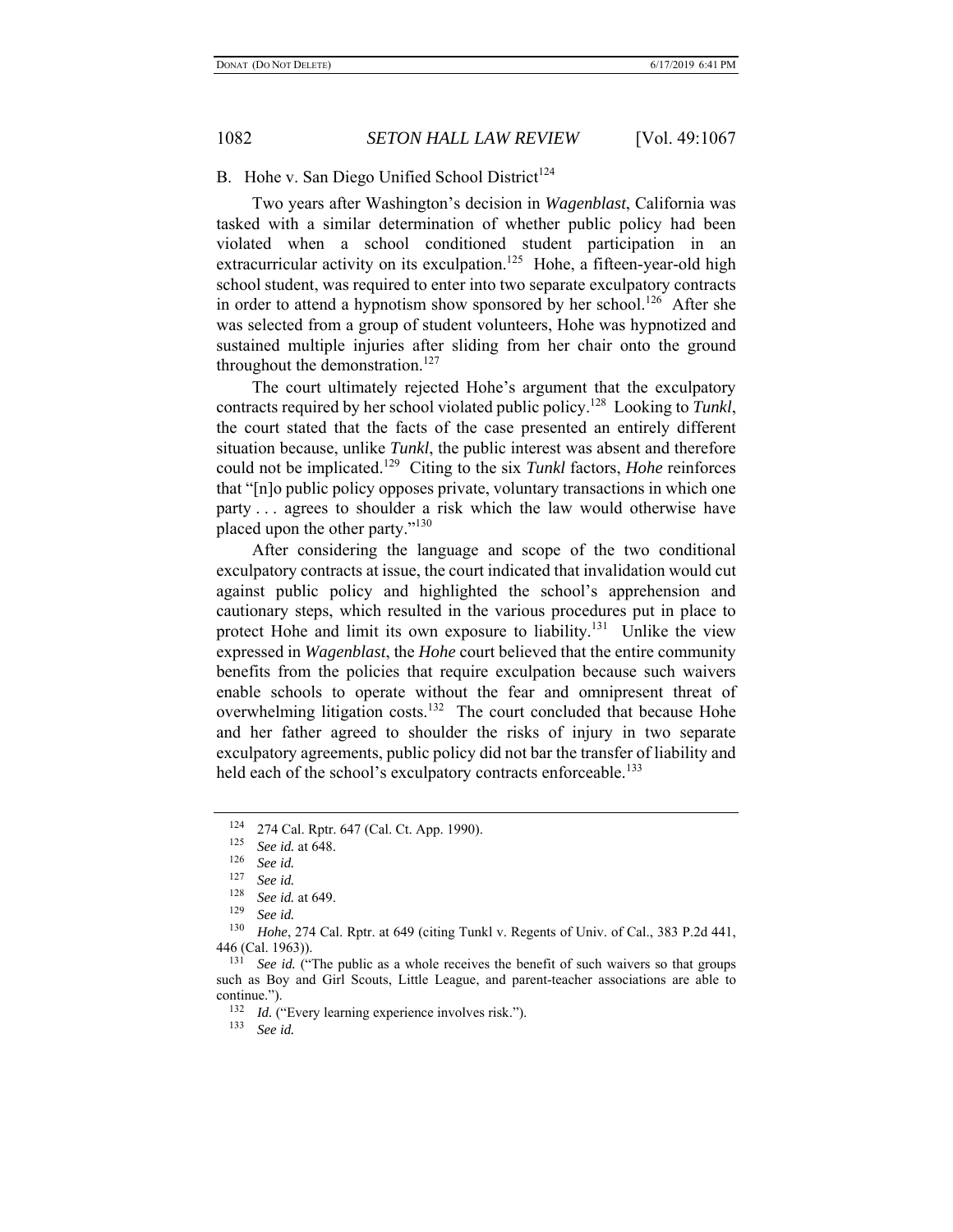## C. Sharon v. City of Newton<sup>134</sup>

More recently, Massachusetts faced the same issue.<sup>135</sup> In *Sharon*, Newton North High School conditioned Sharon's participation in the cheerleading team on its exculpation from liability.<sup>136</sup> After she fell and fractured her arm during practice, Sharon brought suit to recoup the associated medical expenses, arguing that her school was nevertheless liable because the conditional exculpatory contract violated public policy and was unenforceable.<sup>137</sup>

Similar to *Hohe*, *Sharon* considered policies that favored the enforcement of exculpatory contracts as well as the community's encouragement surrounding extracurricular athletic programs.<sup>138</sup> The court noted that shifting the foreseeable risk of negligently caused injury onto a student athlete as a condition of participation in a potentially dangerous activity "ordinarily contravenes no public policy" and that the enforcement of such exculpation was consistent with Massachusetts law.<sup>139</sup>

In line with *Tunkl*, and having further considered the facts of the case against the backdrop of societal expectations, *Sharon* pointed out that the school's exculpatory contract provided Sharon with the option to purchase supplemental accident insurance.<sup>140</sup> The court also noted that the school's exculpatory contract was "clearly labeled" and filled out by Sharon with the distinct purpose of ensuring her participation as a member of the Newton High School cheerleading team.<sup>141</sup> Looking to whether the school possessed a decisive advantage of bargaining strength against interested student athletes, $142$  the court nevertheless reasoned that so conditioning a student athlete's voluntary participation in a non-essential, extracurricular activity is enforceable.143 Through its analysis, *Sharon* ultimately adopted a totality of the circumstances approach and held that the public interest was not offended by the school's requirement that an exculpatory contract be a prerequisite to

See Tunkl, 383 P.2d at 445 ("As a result of the essential nature of the service, in the economic setting of the transaction, the [school district] possesses a decisive advantage of bargaining strength against [the student] who seeks [its] services.").

143 *See Sharon*, 769 N.E.2d at 744; *see also* Minassian v. Ogden Suffolk Downs, Inc., 509 N.E.2d 1190 (Mass. 1987).

<sup>&</sup>lt;sup>134</sup> 769 N.E.2d 738 (Mass. 2002).

<sup>&</sup>lt;sup>135</sup> *See id.* at 744.<br><sup>136</sup> *Id.* at 741

 $\frac{136}{137}$  *Id.* at 741.

 $\frac{137}{138}$  *Id.* at 741–42.

 $\frac{138}{139}$  *Id.* at 744.

 $\frac{139}{140}$  *Id.* at 745.

See Sharon, 769 N.E.2d at 743 (indicating that the plaintiff explicitly declined to purchase the insurance); *see also* Tunkl v. Regents of Univ. of Cal., 383 P.2d 441, 445 (Cal. 1963) (referencing *Tunkl* factor five). 141 *Sharon*, 769 N.E.2d at 743.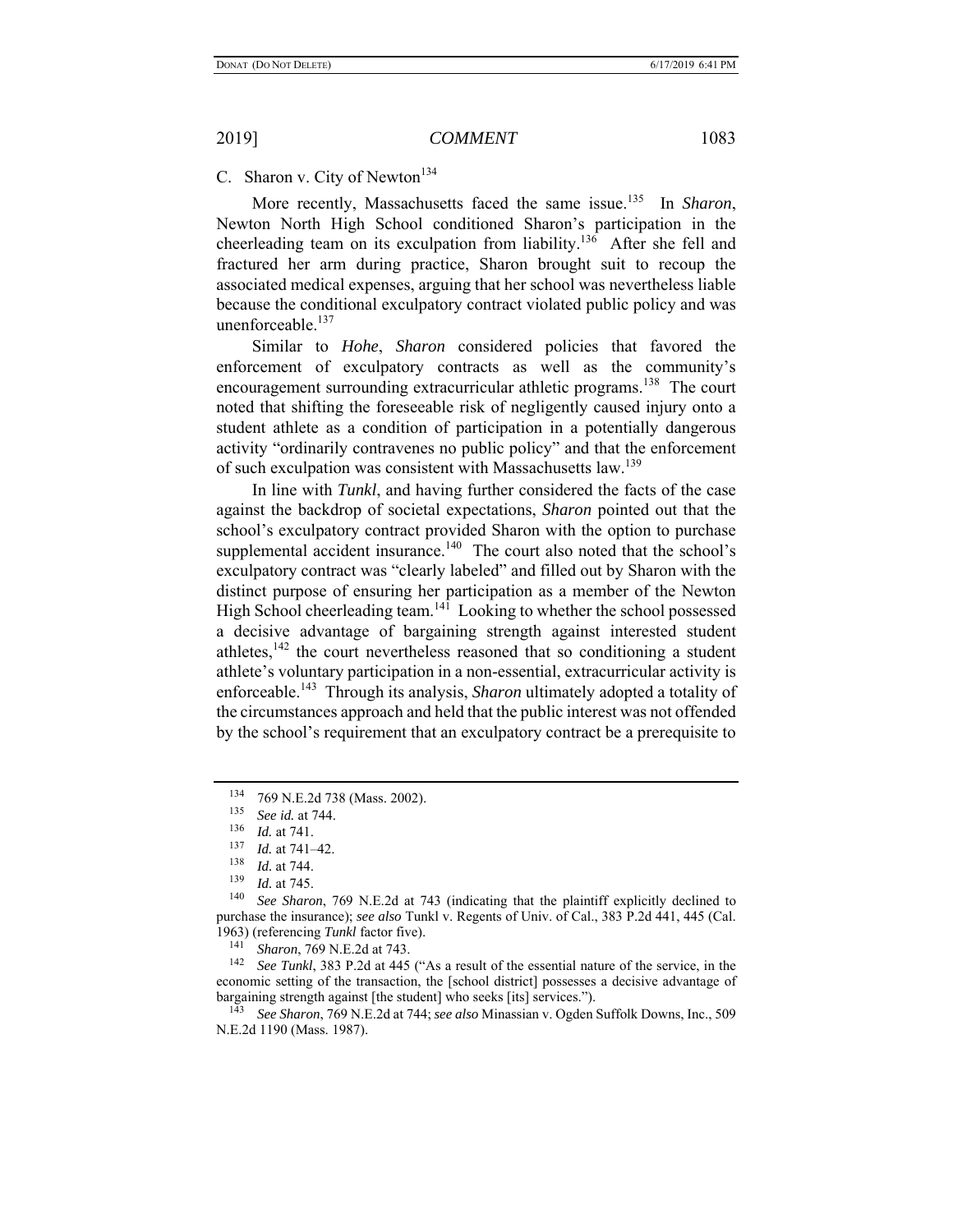voluntary participation its cheerleading team.<sup>144</sup>

#### V. A CALL FOR UNIFORMITY

It is the prerogative of the states to decide whether the public interest is present when students voluntarily participate in extracurricular activities. As a result, there may never be uniformity on that front. Washington's individual analysis of the six *Tunkl* factors set forth in *Wagenblast* provides a short but persuasive stage for other courts.145 *Wagenblast's* limited analysis, however, too narrowly focused its examination of the facts as they fit into the six *Tunkl* factors instead of considering other circumstances outside of the *Tunkl* universe. Until there is consistency in the way courts determine the existence of the public interest, and whether or not that interest is affected, two competing views will persist. It is my position that a third method—a hybrid of *Tunkl's* six-factor approach and *Sharon's* totality of the circumstances analysis—could resolve this issue and preserve the popularity and availability of extracurricular athletic programs while protecting schools' interests.

#### A. *Washington's Analysis in* Wagenblast

In all, *Tunkl's* six-factor analysis steers courts in the right direction when deciding whether a public interest is present and affected. Parts of Washington's analysis, however, are flawed. *Wagenblast's* inquiry of factors one,<sup>146</sup> three,<sup>147</sup> and  $six^{148}$  is sound. Consideration of the legislative enactments which granted each of the schools "the authority to control, supervise, and regulate the conduct of interscholastic athletics,"<sup>149</sup> made it clear that *all* extracurricular athletic programs were a fit subject for public regulation in satisfaction of the first factor. Similarly, there was no argument against fulfillment of the third factor because schools generally hold themselves out as willing to provide and perform the services associated with extracurricular athletic programs.<sup>150</sup> Unlike privatized athletic programs

<sup>144</sup> *See Sharon*, 769 N.E.2d at 745.

<sup>145</sup> *See generally* Wagenblast v. Odessa Sch. Dist., 758 P.2d 968 (Wash. 1998).

<sup>146</sup> *See Tunkl*, 383 P.2d at 445 (determining whether the exculpatory contract "concerns a business of a type generally thought suitable for public regulation").

<sup>&</sup>lt;sup>147</sup> *See id.* (determining whether the school district "holds [itself] out as willing to perform this service for any [student] who seeks it, or at least for any [student] coming within certain established standards").

<sup>148</sup> *See id.* at 446 (determining whether "as a result of the transaction, the person or property of the [student athlete] is placed under the control of the [school district], subject to the risk of carelessness by the [school district] of [its] agents").

<sup>149</sup> *Wagenblast*, 758 P.2d at 972.

<sup>150</sup> *See* discussion *supra* Part IV.A.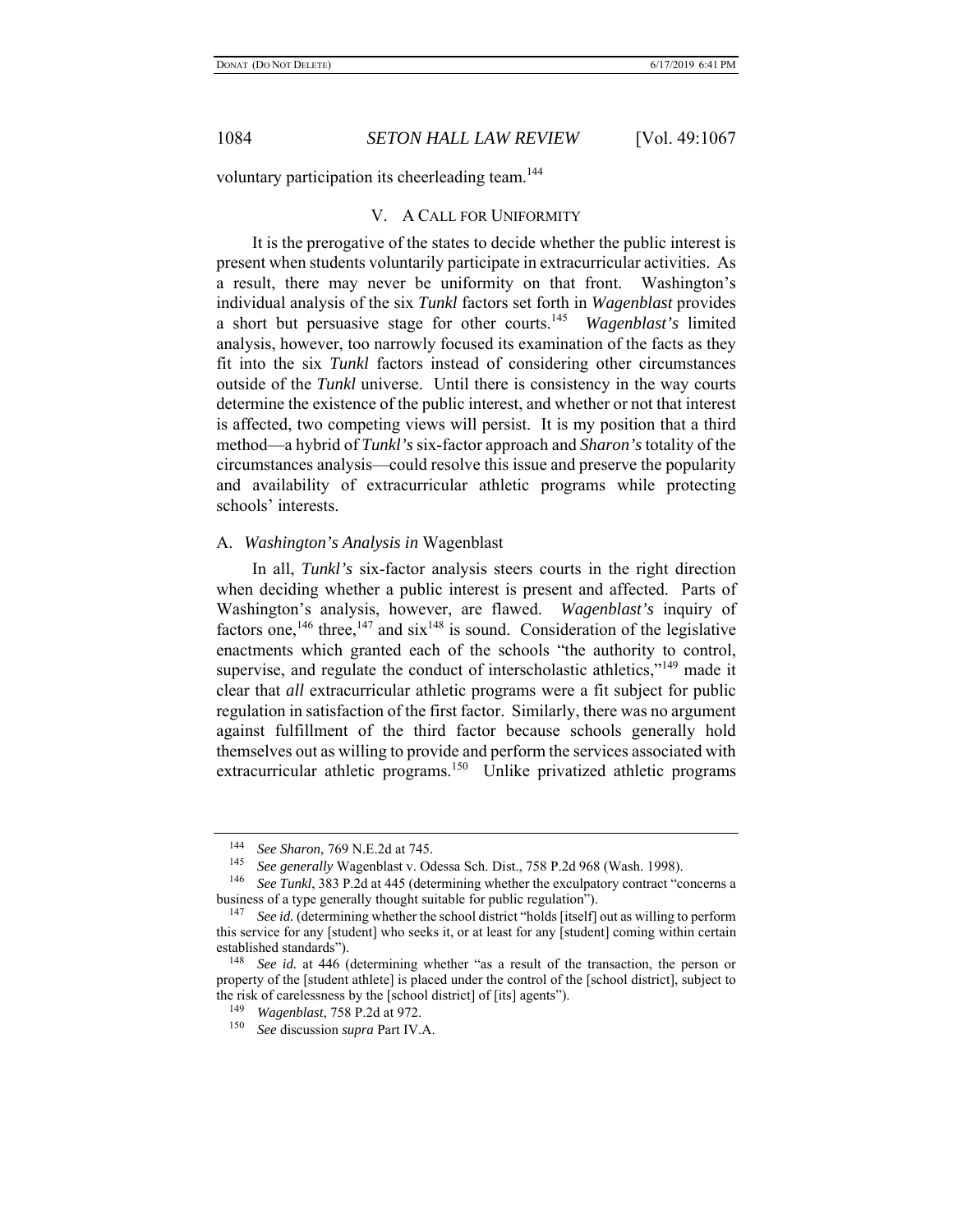which have an ability to be more selective, $151$  the extracurricular activities offered by schools are made available to *all* students, regardless of wealth, who are able to satisfy certain skill and eligibility requirements. Lastly, and in line with the inherent nature of extracurricular athletics, *Wagenblast* recognized that because student athletes are placed under the control of their schools, they are therefore subject to the risks of carelessness.<sup>152</sup> The court's determination—that a naturally occurring incident of any sports program is that the student athlete is placed under a substantial amount of his or her  $\text{coach's control}^{153}$  — is undeniable.

*Wagenblast's* analysis of the second factor,<sup>154</sup> however, paved the way for the unnecessary invalidation of each of the schools' conditional exculpatory contracts. Had Washington extended its analysis beyond the rough outline provided by *Tunkl*, the court would have understood that, while schools undoubtedly perform a popular service by offering students the opportunity to voluntarily participate in extracurricular athletics, the importance of these extracurricular programs cannot be on equal footing with a traditional educational curriculum. It would have followed that the limited public interest in education on which the court justified its holding would not have extended outside of the classroom.<sup>155</sup> Further, because extracurricular athletics, by definition, are non-essential to a student's education, *Wagenblast* could have found that, by conditioning participation upon exculpation, the schools did not withhold any advantages from nonparticipating students because the same themes and benefits of extracurricular athletics are conveyed through the required curricular physical education programs. It would follow that even if the public interest in education is present within the context of extracurricular athletics, it is not strong enough to invalidate conditional exculpatory contracts rooted in public policy.

## 1. The Public Interest in Education Does Not Extend Beyond the Curriculum

Under *Wagenblast*, Washington's consideration of the second *Tunkl* factor consisted of an inquiry into whether such schools engaged in the performance of a service of great importance to the public.<sup>156</sup> While there is no fundamental right for a student to participate in extracurricular

<sup>151</sup> Sean Gregory, *How Kids' Sports Became a \$15 Billion Industry*, TIME (Aug. 24, 2017), http://time.com/4913687/how-kids-sports-became-15-billion-industry/.

<sup>152</sup> *See* discussion *supra* Part IV.A.

<sup>153</sup> *See Wagenblast*, 758 P.2d at 973.

See Tunkl, 383 P.2d at 445 (determining whether the party seeking exculpation "is engaged in performing a service of great importance to the public").

<sup>155</sup> *Contra Wagenblast*, 758 P.2d at 972.

<sup>156</sup> *See id.*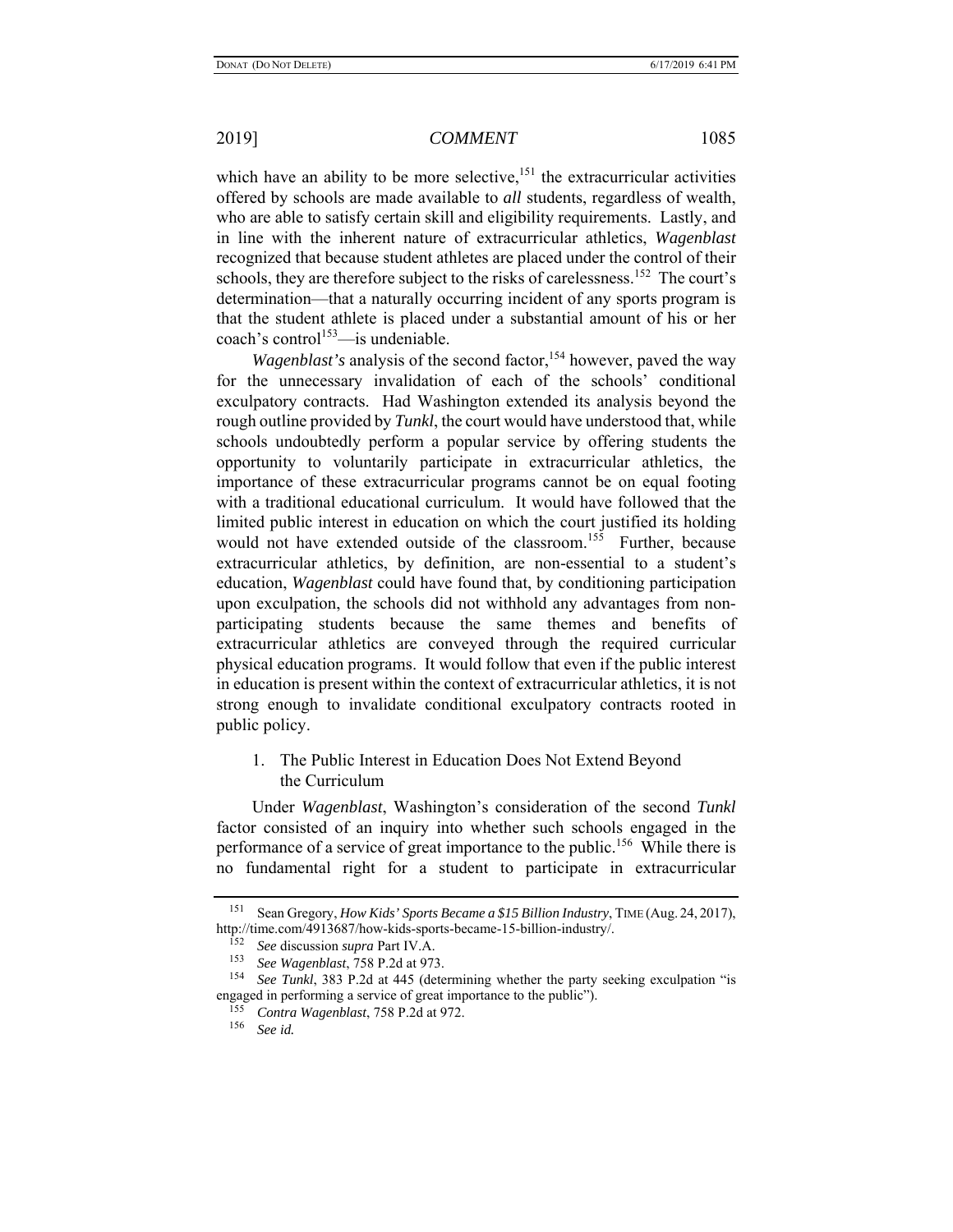programs,<sup>157</sup> it is undeniable that such activities nevertheless have educational value.<sup>158</sup> Student athletes learn lessons through practice and competition that contribute and supplement the aims and focus of their curricula. As a result of the total expenditure of time and effort by both schools and student athletes alike, *Wagenblast* held that extracurricular athletics are "part and parcel" of a school's educational scheme and found no difference between the classes taught inside of classrooms and the lessons learned on the fields in which the students were injured.<sup>159</sup>

This conclusion is misguided. While extracurricular athletic programs are undoubtedly attractive to students and positively correlate with retention and graduation statistics, research shows that the intensive and excessive training inherent in extracurricular athletics can serve as an obstacle for academic advancement.<sup>160</sup> Further, differentiating characteristics between required curricular courses and voluntary extracurricular activities also provide insight as to why the public interest in education does not extend to extracurricular activities. For example, both athletic and academic extracurricular activities are nothing more than a supplement of the formal knowledge acquired within the classroom.<sup>161</sup> Unlike its curricular counterparts, extracurricular activities are not graded and convey no academic credit toward the pursuit of graduation. In addition, extracurricular activities traditionally take place before or after the school day. It was a stretch for *Wagenblast* to find no differentiating characteristics between the curricular and extracurricular schemes of Washington's schools and hold that there is a present public interest in extracurricular activities powerful enough to invalidate the conditional exculpatory contracts at issue in that case.

<sup>157</sup> *See generally* Commonwealth by Packel v. Pa. Interscholastic Athletic Ass'n., 334 A.2d 839, 842 (Pa. Commw. Ct. 1975); *see also* Darrin v. Gould, 540 P.2d 882, 890 (Wash. 1975).

<sup>158</sup> *See* Sherwood v. Moxee Sch. Dist. No. 90, 363 P.2d 138, 144 (Wash. 1961) (Hill, J., concurring).

<sup>159</sup> *Wagenblast*, 758 P.2d at 972.

<sup>160</sup> *See Practical Considerations on Sport in Education*, SPORTANDDEV.ORG, https://www.sportanddev.org/en/learn-more/education-and-child-and-youth-

development/practical-considerations-sport-education-0 (last visited Feb. 27, 2019).

<sup>161</sup> *See, e.g.*, *NYSPHSAA, Inc. Bylaws and Eligibility Standards*, N.Y. ST. PUB. HIGH SCH. ATHLETIC ASS'N, INC., http://www.nysphsaa.org/Portals/0/PDF/Handbook/2014- 2015%20Handbook/ByLaws%20and%20Eligibilty%20Standards%202014-2015%20Handb ook%209-13-14-2.pdf (last visited Feb. 27, 2019); *Eligibility Rules*, PA. INTERSCHOLASTIC ATHLETIC ASS'N, INC., https://www.piaa.org/schools/eligibility/ (last visited Feb. 27, 2019).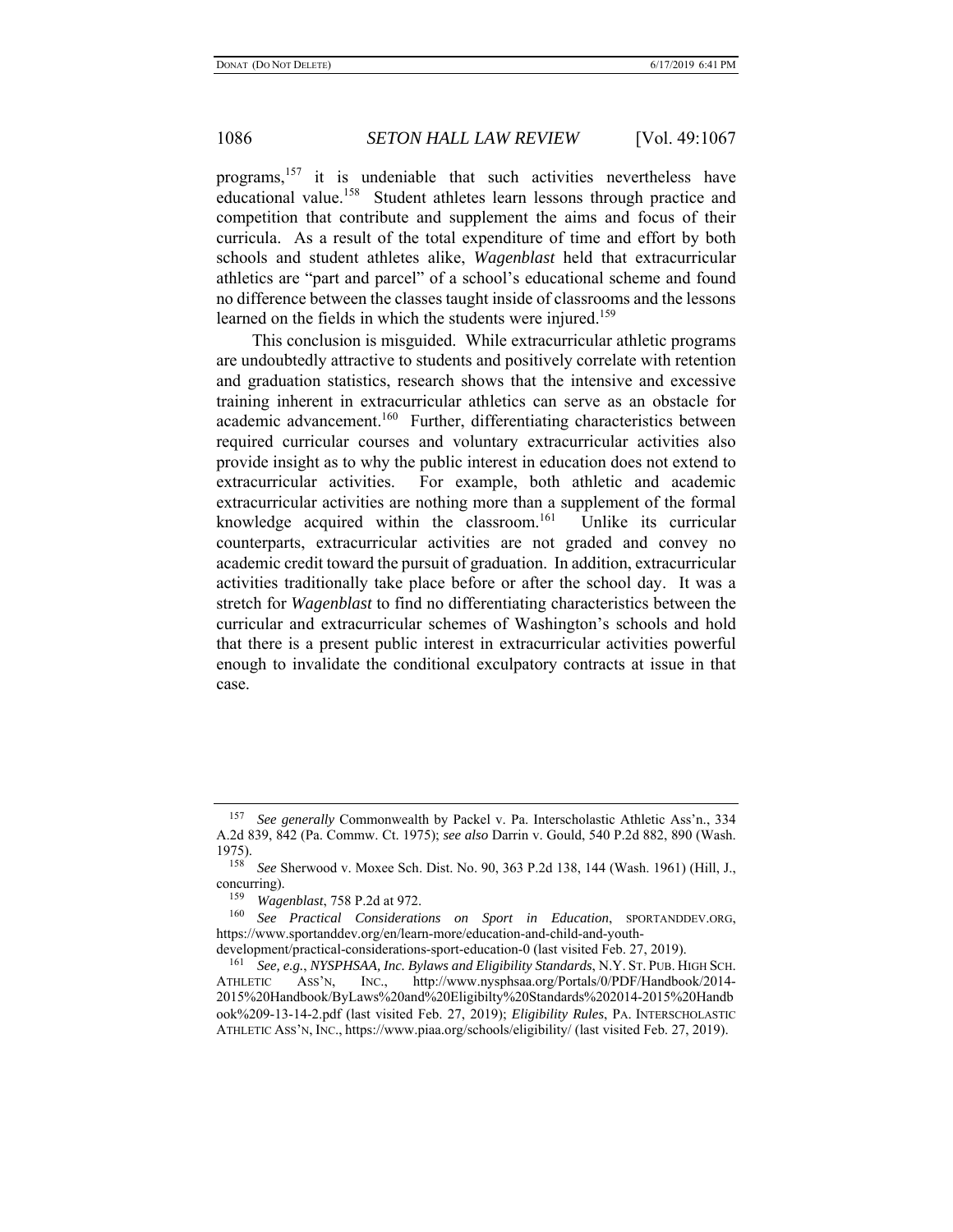2. Extracurricular Activities do not Enjoy the Benefit of the Public Interest

Washington's analysis of the fourth *Tunkl* factor inquired into whether each school possessed a decisive advantage of bargaining strength against the students seeking to participate in the extracurricular activities being offered.<sup>162</sup> In the most genuine way, extracurricular athletics strengthen and unite the public through athletics because players and fans represent their communities in solidarity. Similar to collegiate and professional sports, community enthusiasm is what drives many extracurricular athletic programs and has established some of the longest rivalries in the United States.<sup>163</sup> Even so, extracurricular athletics do not rise to affect the public interest in education because they are nonessential.164 *Wagenblast* notes that schools have a "near-monopoly power" on athletic programs and that, in most instances, no alternative program of organized competition exists.<sup>165</sup> That is simply not the case.

Generally, physical education is a requirement for all schools in the United States.<sup>166</sup> Similar to extracurricular athletics, physical education allows students to engage in the daily recommended amount of physical activity, and enables them to interact in a way that regular classrooms cannot.<sup>167</sup> For example, physical literacy—a concept on which the national physical education standards are based—promotes the development of competence and confidence in a wide variety of physical activities.<sup>168</sup> Students would be at a great disadvantage if schools did not provide a requisite physical education that conveyed aptitude with respect to motor skills, movement patterns, and other personal and social behaviors. While many students cannot afford private athletic programs where exculpatory releases may not be required,<sup>169</sup> schools are nevertheless able to convey the

<sup>162</sup> *Wagenblast*, 758 P.2d at 973.

<sup>163</sup> *See* Sarajane Cedrone & Geoff Serra, *The Nation's Oldest High-School Football Rivalry*, CONN. EXPLORED (Apr. 21, 2016), https://www.ctexplored.org/the-nations-oldesthigh-school-football-rivalry/.

<sup>164</sup> *Extracurricular*, MERRIAM-WEBSTER'S COLLEGIATE DICTIONARY (Frederick C. Mish et al. eds., Miriam-Webster, Inc. 11th ed. 2003).

<sup>165</sup> *Wagenblast*, 758 P.2d at 973.

<sup>166</sup> Carrie Soucy, *States that Require Physical Education*, https://study.com/academy/popular/states-that-require-physical-education.html (last visited Apr. 2019).

<sup>167</sup> Grant Shoffstall, *Why Do Student Athletes Have to Take Gym Class?*, DAILY AM. (Jan. 27, 2016), https://www.dailyamerican.com/entertainment/highschoolhighlights/why-dostudent-athletes-have-to-take-gym-class/article\_db445a95-bbe4-588b-9ebc-3dcc6ca15134.html.

<sup>168</sup> *See National PE Standards*, SHAPE AMERICA—SOCIETY OF HEALTH AND PHYSICAL EDUCATORS, https://www.shapeamerica.org/standards/pe/ (last visited Feb. 27, 2019).

<sup>169</sup> *Wagenblast*, 758 P.2d at 973.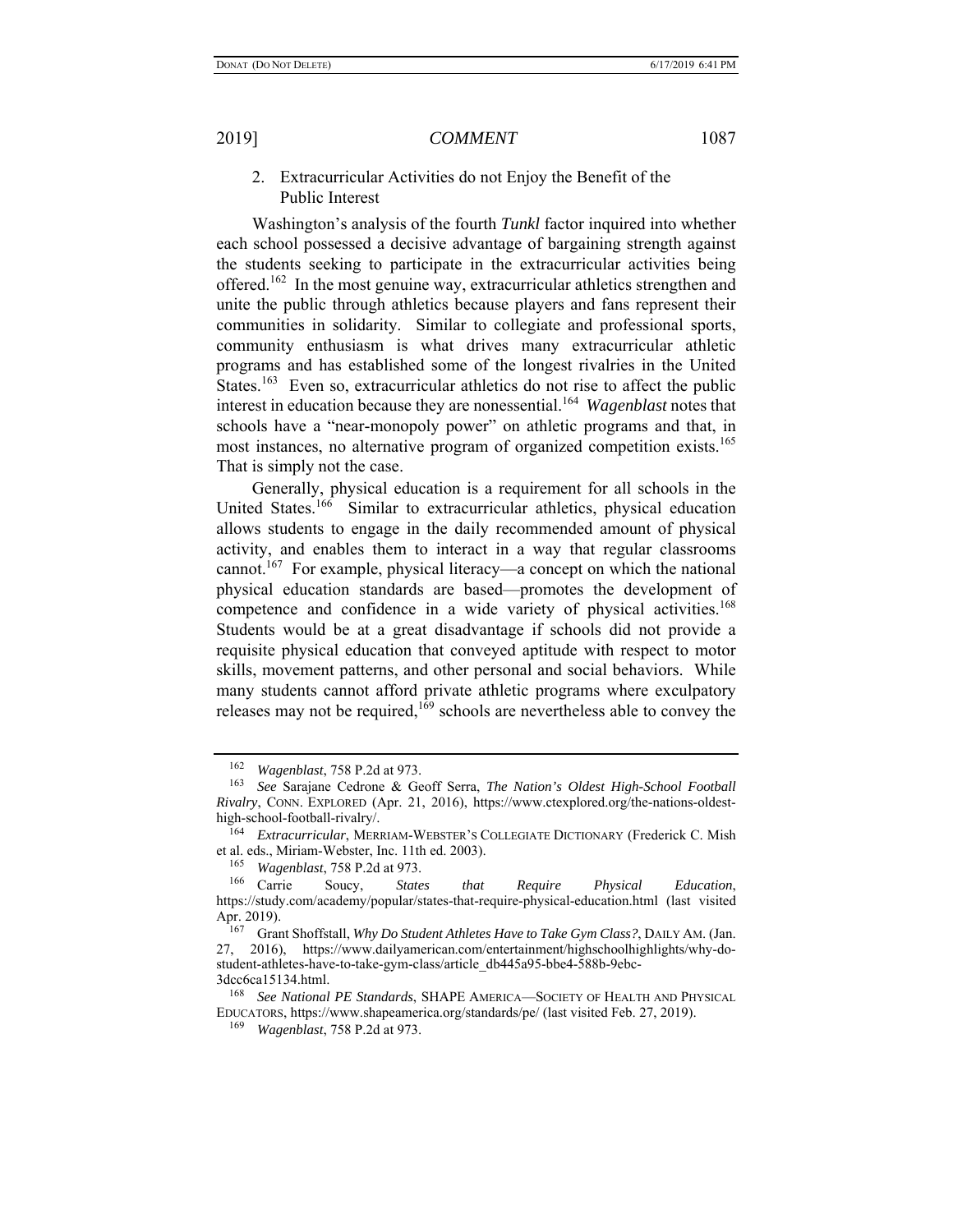same educational benefits to students who opt not to participate in extracurricular athletics as a result of requiring physical education in their curricula.

## B. *The Relationship Between Extracurricular Athletics and the Public Interest*

Cautioned by *Wolf v. Ford*, <sup>170</sup> *Wagenblast* adopted the *Tunkl* factors but did not heed Maryland's suggestion that those six considerations should not be dispositive, but rather used as a "rough outline" to guide the court's determination of which exculpatory provisions could be found unenforceable.171 Ultimately, *Wagenblast* failed to conduct any other type of analysis or consider other factors outside of *Tunkl*, 172 and its holding is based on this deficiency.

Thankfully, a more thorough analysis was conducted by the court in *Sharon* where Massachusetts did not limit its examination, but instead looked to other relevant considerations in conjunction with a *Tunkl* analysis.173 In doing so, *Sharon* noted that it also considered the important policies of the state when analyzing public policy arguments.174 Through a unique approach, *Sharon* considered the Commonwealth's longstanding tradition of favoring enforcement of exculpatory contracts.<sup>175</sup> Here, the court recognized that "[a] party may, by agreement, allocate risk and exempt itself from liability that it might subsequently incur as a result of its own negligence."176 *Sharon* also looked to *Cormier v. Central Massachusetts Chapter of the National Safety Council*, 177 which stands for the proposition that placing the risk of a negligently caused injury on the injured participant "as a condition of that person's *voluntary choice to engage in a potentially dangerous activity*" usually does not infringe upon the public policy of Massachusetts.<sup>178</sup>

Another distinctive consideration was *Sharon's* reflection upon the Commonwealth's encouragement of the availability of youth-based extracurricular athletic programs. The court noted that such encouragement is embodied in legislation which exempts providers from liability for

 $^{170}$  644 A.2d 522 (Md. 1993).

<sup>171</sup> *Wagenblast*, 758 P.2d at 972–73; Tunkl v. Regents of Univ. of Cal., 383 P.2d 441, 444–45 (Cal. 1963)*.* 

<sup>172</sup> *Wagenblast*, 758 P.2d at 972–73.

<sup>&</sup>lt;sup>173</sup> *See generally* Sharon v. City of Newton, 769 N.E.2d 738, 743 (Mass. 2002).

<sup>174</sup> *See id.* at 744.

See id.

 $\frac{176}{177}$  *Id.* 

 $^{177}$  620 N.E.2d 784 (Mass. 1993).<br> $^{178}$  *Id at 786 (emphasis added)* 

*Id.* at 786 (emphasis added).